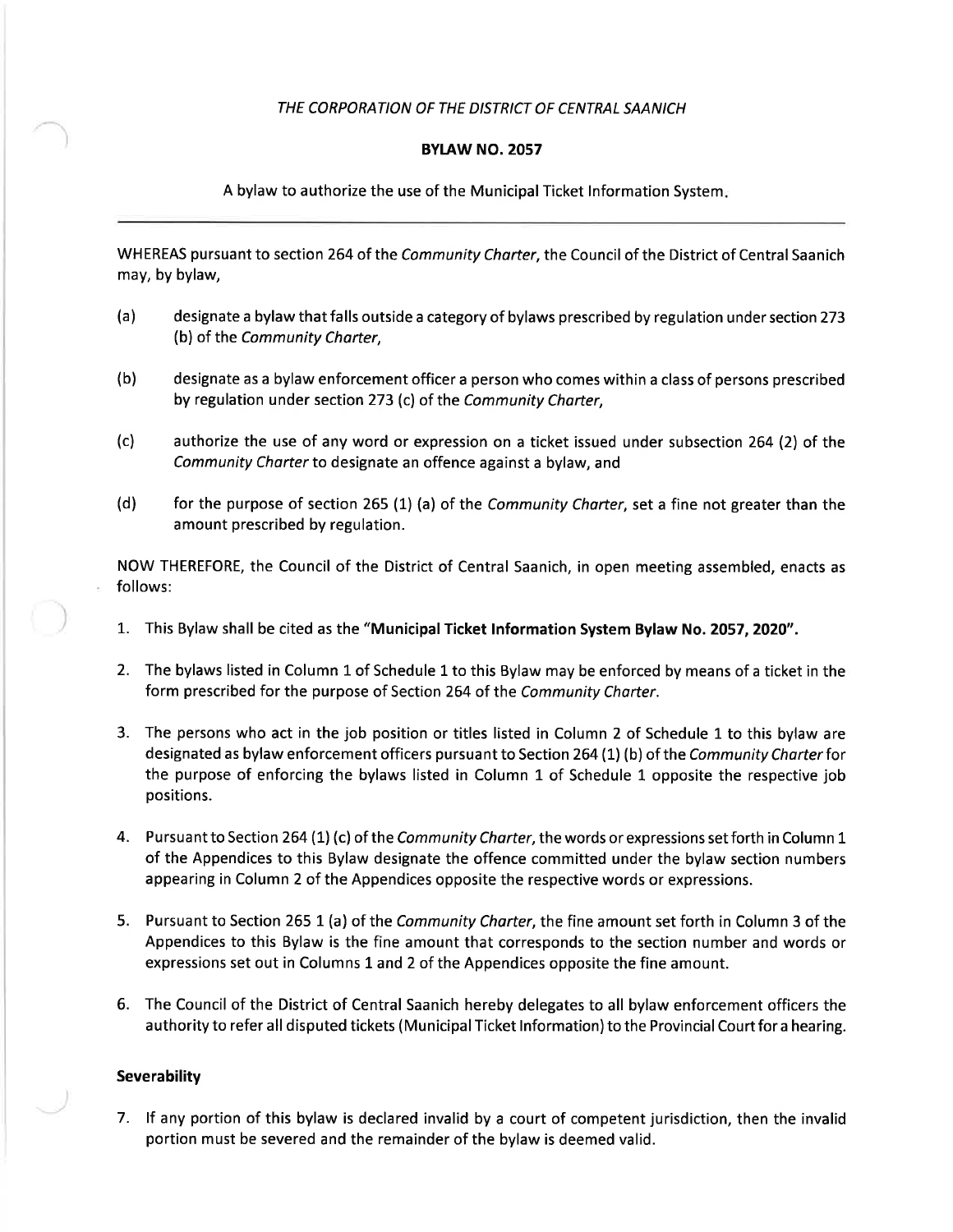### Repeal

8. The "Municipal Ticket Information Utilization Bylaw, No. 2051, 2020" is hereby repealed.

| <b>READ A FIRST TIME this</b>  | 27 <sup>th</sup> | day of | July,   | 2020. |
|--------------------------------|------------------|--------|---------|-------|
| <b>READ A SECOND TIME this</b> | 27 <sup>th</sup> | day of | July,   | 2020. |
| <b>READ A THIRD TIME this</b>  | 27 <sup>th</sup> | day of | July,   | 2020. |
| <b>ADOPTED this</b>            | 17 <sup>th</sup> | day of | August, | 2020. |

Ryan Windsor

Mayor

 $c'$ -Carnes et

Liz Cornwell Corporate Officer

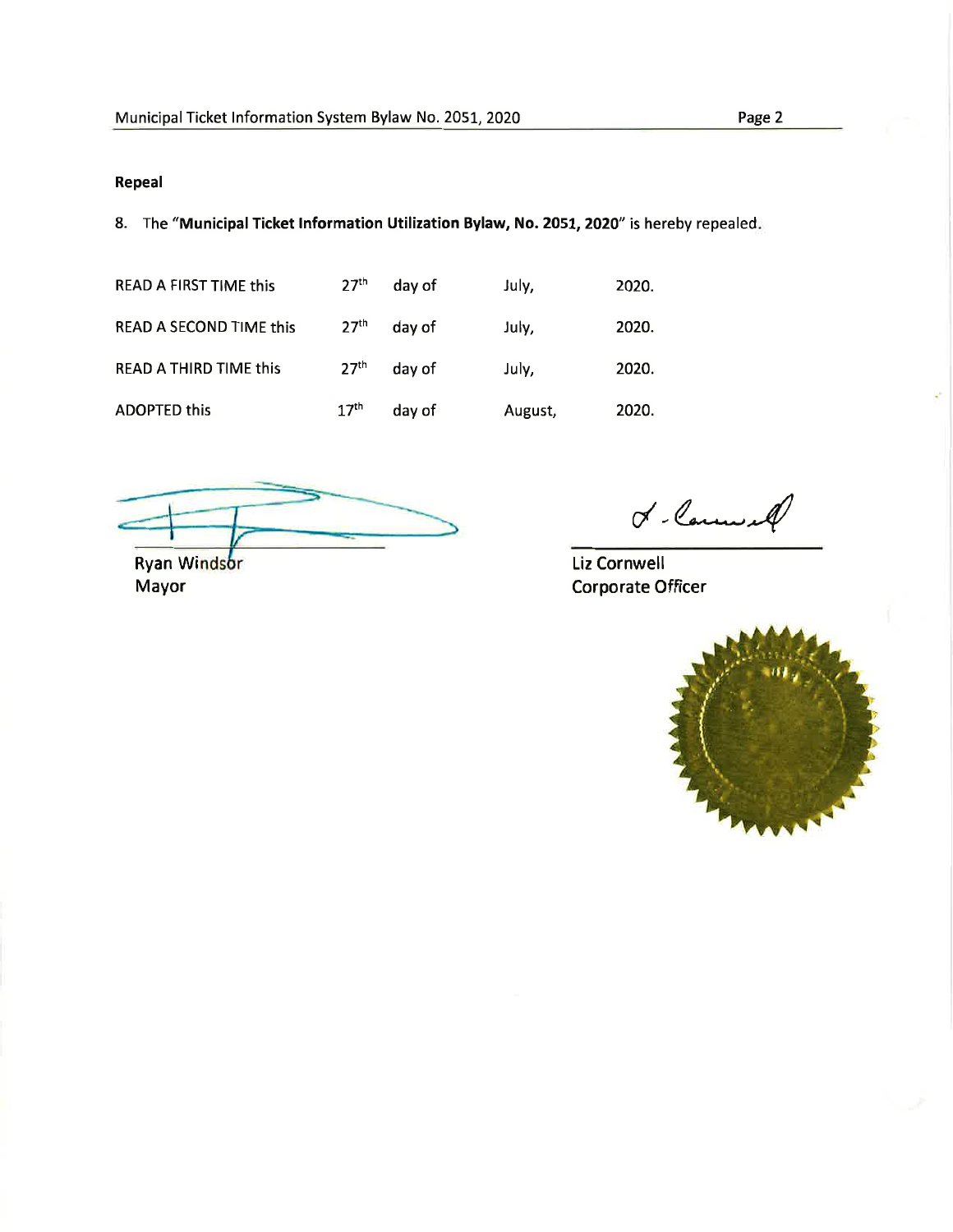#### **SCHEDULE "1"**

#### **DESIGNATION OF BYLAW ENFORCEMENT OFFICERS**

# **Designated Bylaws Enforcement Officers**  1. Building Bylaw No. 2014, 2019<br>
(Appendix 1) Building Inspector<br>
Bylaw Enforcemen **Bylaw Enforcement Officer** 2. Land Use Bylaw No. 1309, 1999 **Building Inspector** Building Inspector (Appendix 2) Bylaw Enforcement Officer 3. Noise Suppression Bylaw No. 933, 1989 Bylaw Enforcement Officer (Appendix 3) **Municipal Police Officer** 4. Parks Management and Control Bylaw No. 804, 1985 Bylaw Enforcement Officer (Appendix 4) **Municipal Police Officer** Manager of Information **Technology** 5. Waterworks Regulation and Fee Bylaw No. 2045, 2020 Bylaw Enforcement Officer (Appendix 5) Municipal Police Officer Municipal Engineer 6. Fireworks Regulation Bylaw No. 2019, 2019 (Appendix 6) **Fire Prevention Officer Fire Prevention Officer** Fire Inspector Bylaw Enforcement Officer Municipal Police Officer 7. Open Burning Regulation Bylaw 2009, 2019 Fire Chief (Appendix 7) Fire Prevention Officer Fire Inspector Bylaw Enforcement Officer Municipal Police Officer 8. Traffic and Highways Regulation Bylaw 2018, 2019 Bylaw Enforcement Officer (Appendix 8) **Municipal Police Officer** Municipal Engineer

9. Business Licence Bylaw 2050, 2020 Bylaw Enforcement Officer (Appendix 9) and a settlement of the Business Licence Inspector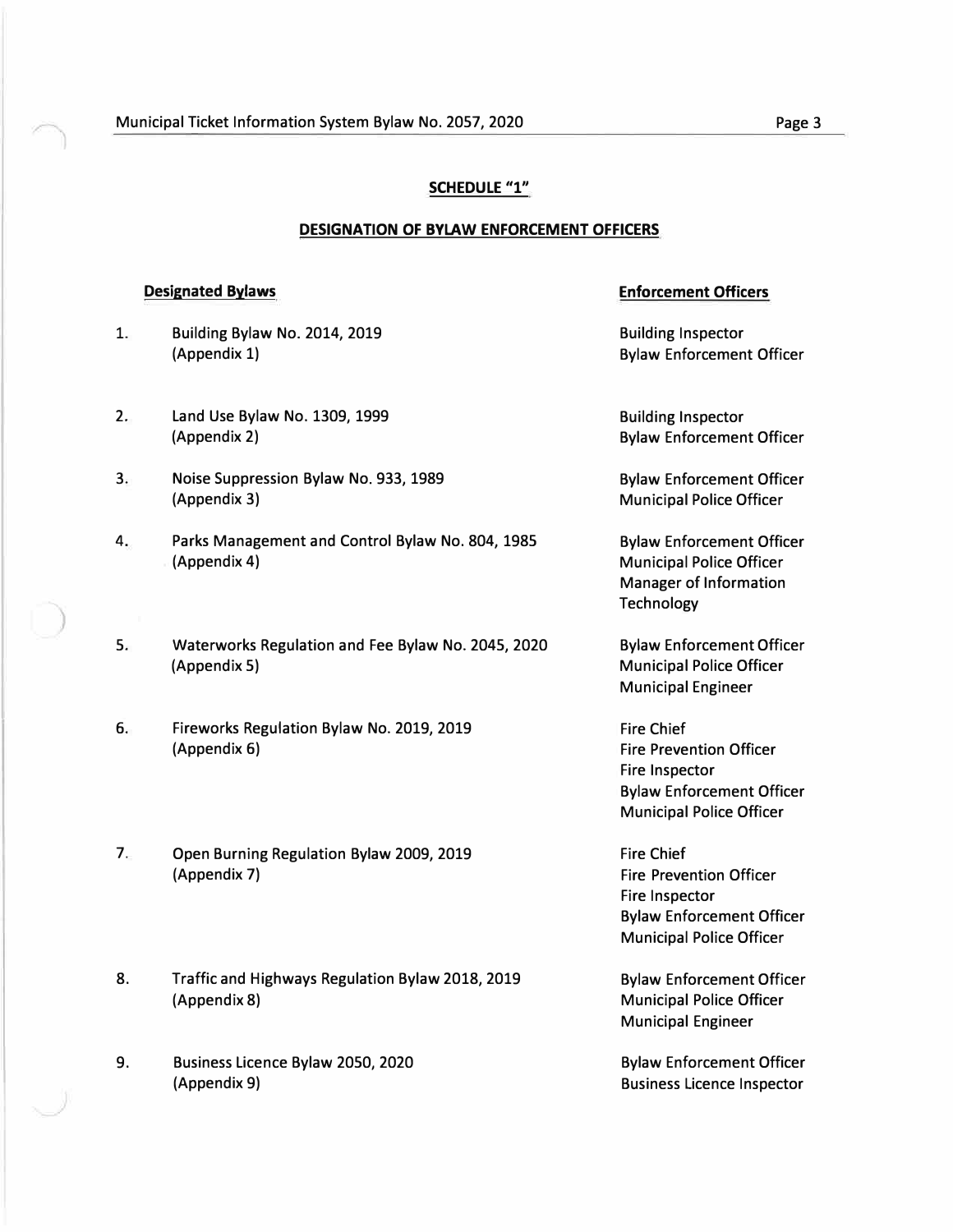#### Municipal Ticket Information System Bylaw No. 2057, 2020 Page 4

- 10 Erosion District and Tree Cutting Bylaw 2012, 2019 (Appendix 10)
- $11.$ Tree Protection Bylaw No. 2020, 2019 (Appendix 11)
- Soil Removal and Deposit Bylaw No. 1544, 2006 (Appendix 12) L2.
- Animal Control Bylaw No. 2054, 2020 (Appendix 13) 13.
- Wharf Regulation Bylaw No. 2016, 2019 (Appendix 14) 14.
- Model Aircraft Regulation Bylaw No. 1480, 2003 (Appendix 15) 15.
- Pesticide Use Control Bylaw 1688, 2010 (Appendix 16) 16.
- Unsightly Premises and Noxious Weeds Bylaw No. 1845, 20L4 (Appendix 17) 17.

Bylaw Enforcement Officer Municipal Engineer

Bylaw Enforcement Officer Director of Planning Municipal Engineer Municipal Police Officer

Bylaw Enforcement Officer Municipal Engineer

Animal Control Officer Bylaw Enforcement Officer Municipal Police Officer

Bylaw Enforcement Officer Municipal Police Officer

Bylaw Enforcement Officer Municipal Police Officer

Bylaw Enforcement Officer Superintendent of Public Works Parks Foreman

Bylaw Enforcement Officer Municipal Police Officer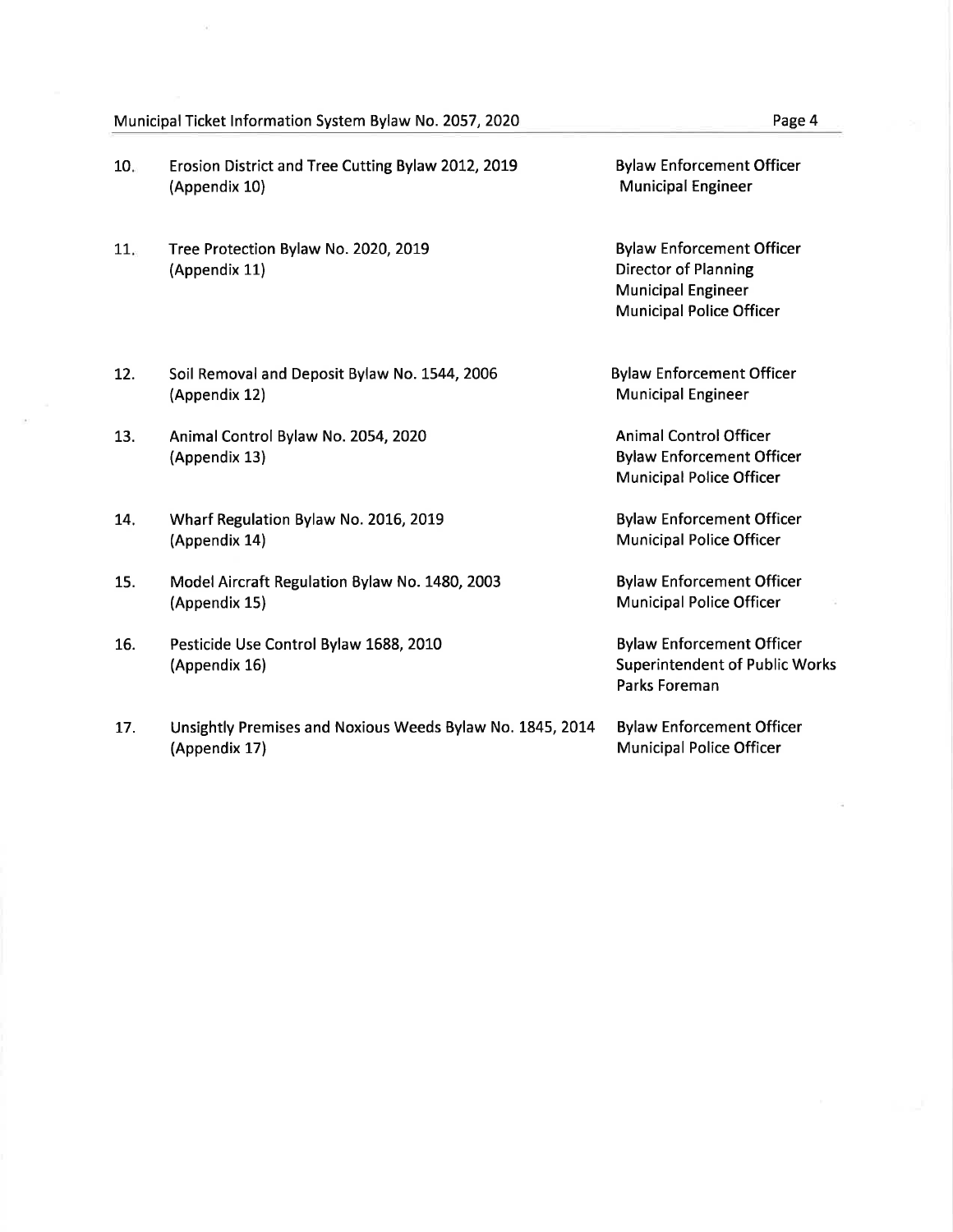### BUILDING BYIAW NO. 2014, 2019

|    | <b>Offence</b>                       | <b>Section</b> | <b>Fine</b> |
|----|--------------------------------------|----------------|-------------|
| 1. | No building permit                   | 6.1            | \$500.00    |
| 2. | No occupancy permit                  | 6.2            | \$500.00    |
| 3. | Submit incorrect information         | 6.3            | \$500.00    |
| 4. | Interfere with document              | 6.4            | \$500.00    |
| 5. | Work at variance with plans          | 6.5            | \$500.00    |
| 6. | Interfere with inspector             | 6.6            | \$300.00    |
| 7. | No building move permit              | 8.1.2          | \$200.00    |
| 8. | No plans on premises                 | 16.3.2         | \$200.00    |
|    | 9. Fail to comply with order         | 21.2           | \$500.00    |
|    | 10. Work after Stop Work notice      | 21.4           | \$500.00    |
|    | 11. Occupy after No Occupancy notice | 21.6           | \$500.00    |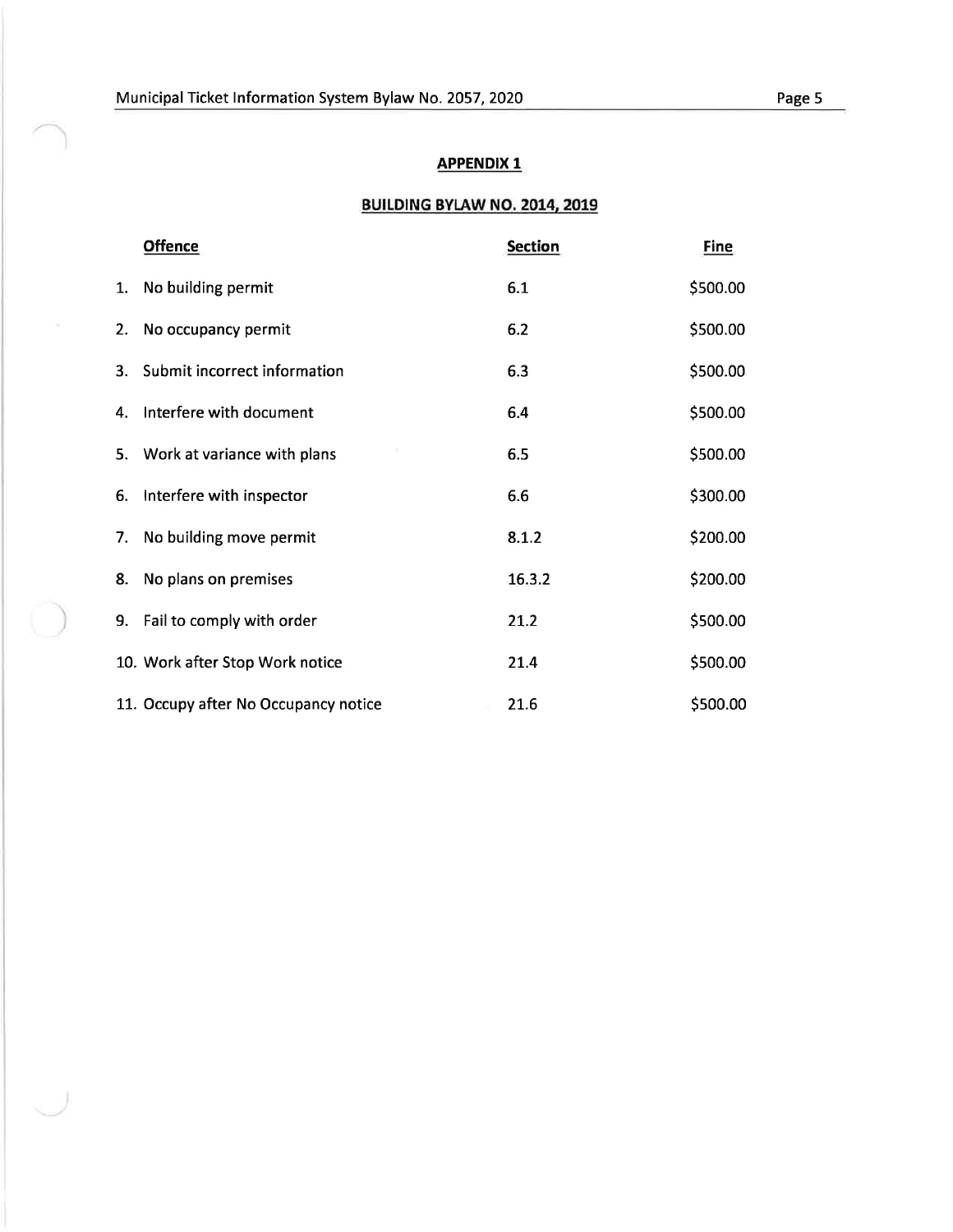#### CENTRAL SAANICH LAND USE BYLAW NO. 1309, 1999

|    | <b>Offence</b>                                                                    | <b>Section</b> | <b>Fine</b> |
|----|-----------------------------------------------------------------------------------|----------------|-------------|
| 1. | Obstruct entry of authorised personnel                                            | 4              | \$300.00    |
| 2. | Unlawful vehicle storage/auto wrecking/<br>salvage yard                           | 25(1)          | \$200.00    |
| 3. | Outdoor storage of boat(s) on front/side yard                                     | 25(2)          | \$200.00    |
| 4. | Outdoor storage in residential zone                                               | 25(3)          | \$200.00    |
| 5. | Fence exceeding allowable height                                                  | 29(1)          | \$200.00    |
| 6. | Fence obstructing visibility at intersection                                      | 29(3)(a)       | \$200.00    |
| 7. | Growth obstructing visibility at intersection                                     | 29(3)(b)       | \$200.00    |
| 8. | Home Occupation Causing Vibration/<br>Noise/Heat                                  | 33(2)          | \$200.00    |
| 9. | Home Occupation-Exceed 2 clients<br>on the premises                               | 33(3)          | \$200.00    |
|    | 10. Non-residents engaging in home occupation                                     | 33(4)          | \$200.00    |
|    | 11. Home Occupation-Outside Storage                                               | 33(8)          | \$200.00    |
|    | 12. Use not permitted                                                             | $38(1)-(41)$   | \$500.00    |
|    | 13. Parking of oversize commercial vehicle                                        | 26             | \$200.00    |
|    | 14. Unlawful placement of building/structure/fill<br>within a watercourse setback | 28(3)          | \$500.00    |
|    | 15. Unlawful placement of a building/structure<br>within the setback to the sea   | 28(5)          | \$500.00    |
|    | 16. Unlawful sign                                                                 | $61(1)-(4)$    | \$200.00    |
|    | 17. No sign permit                                                                | 62(2)          | \$200.00    |
|    | 18. Oversize building/structure                                                   | $38(1)-(41)$   | \$200.00    |
|    | 19. Unlawful siting of building/structure                                         | $38(1) - (41)$ | \$200.00    |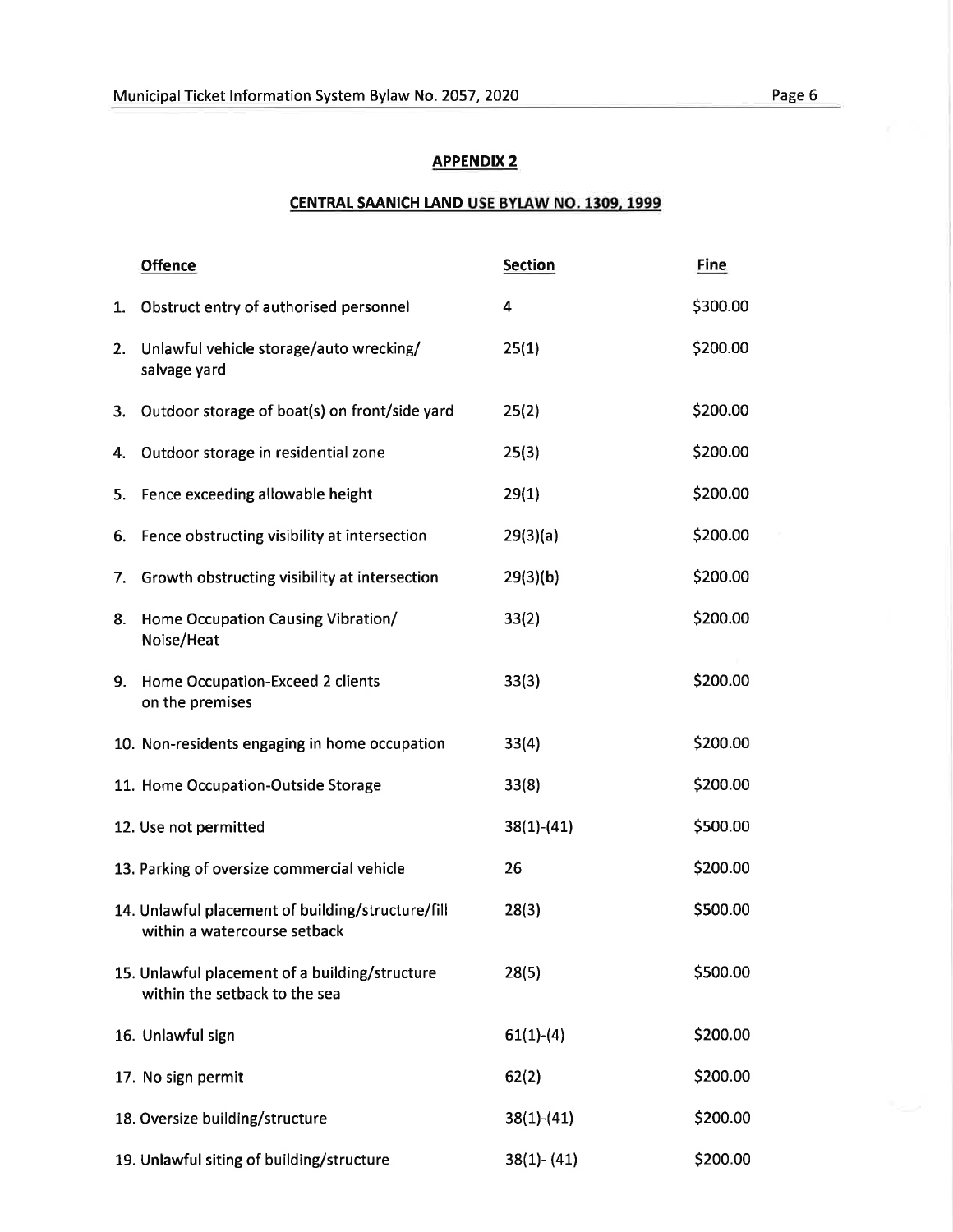| 20. Failure to provide off-street parking/<br>off-street loading, as required | 39-48       | \$200.00 |
|-------------------------------------------------------------------------------|-------------|----------|
| 21. Failure to provide screening                                              | $49(1)-(7)$ | \$200.00 |
| 22. Occupy an accessory building                                              | 24(3)       | \$500.00 |
| 23. Unlawful sale of compost                                                  | 25A(3)(b)   | \$300.00 |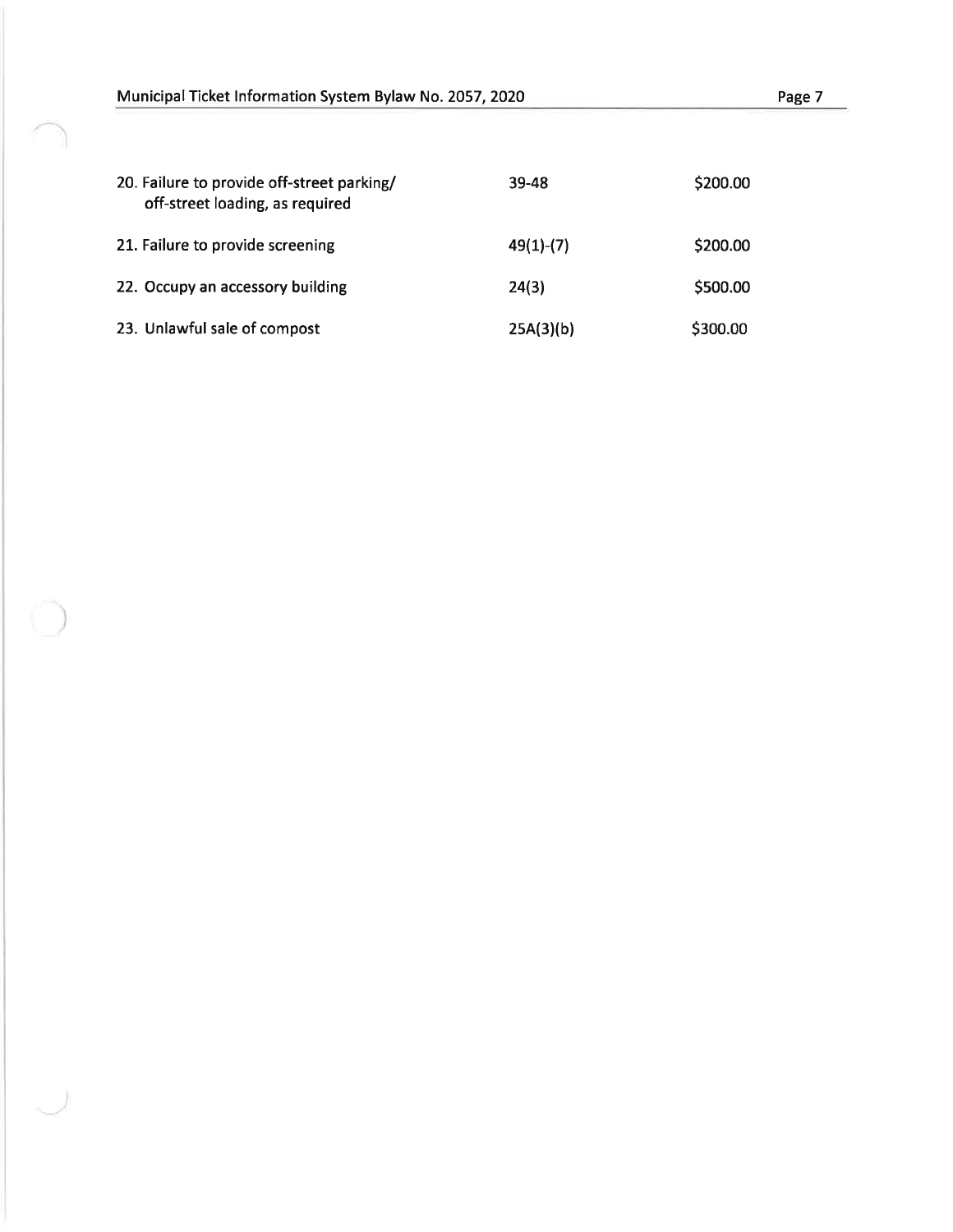### CENTRAL SAANICH NOISE SUPPRESSION BYLAW NO. 933, 1989

| <b>Offence</b>                                         | <b>Section</b>  | Fine     |
|--------------------------------------------------------|-----------------|----------|
| 1. Noise which Disturbs                                | $3(a)$ or $(b)$ | \$300.00 |
| 2. Sound between 9:00 PM and<br>7:00 AM which Disturbs | 3(c)            | \$300.00 |
| 3. Excessive Industrial Sound                          | 3(d)            | \$500.00 |
| 4. Noise from Real Property which<br><b>Disturbs</b>   | 4               | \$300.00 |
| 5. Heat Pump Sound in Excess of<br><b>45 Decibels</b>  | 5(b)            | \$300.00 |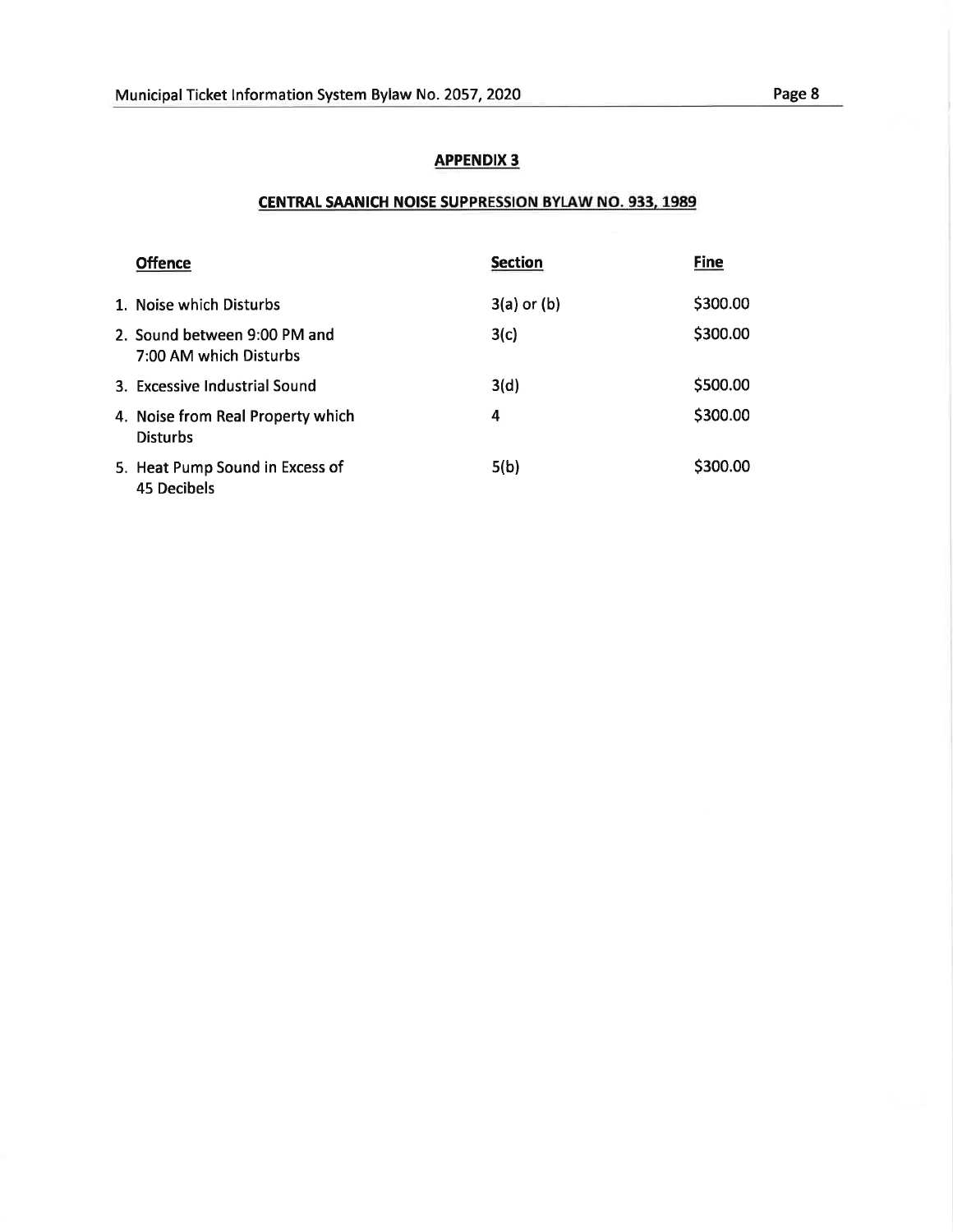#### CENTRAL SAANICH PARKS MANAGEMENT AND CONTROL BYLAW NO. 804, 1985

|    | <b>Offence</b>                                           | <b>Section</b> | <b>Fine</b> |
|----|----------------------------------------------------------|----------------|-------------|
| 1. | <b>Damage Plants/Property</b>                            | 3              | \$200.00    |
| 2. | <b>Remove Plants/Property</b>                            | 3              | \$200.00    |
| 3. | <b>Deface Structure</b>                                  | 4              | \$200.00    |
| 4. | <b>Destroy Structure</b>                                 | 4              | \$200.00    |
| 5. | <b>Use Grass Plot/Land</b><br><b>Where Prohibited</b>    | 6              | \$100.00    |
| 6. | <b>Pollute Water</b>                                     | 7              | \$200.00    |
| 7. | Deposit Garbage                                          | 8              | \$200.00    |
| 8. | Import Garbage into Park                                 | 8              | \$200.00    |
| 9. | Deface Sign/Notice                                       | 10             | \$200.00    |
|    | 10. Remove Sand/Soil/Plants                              | 11             | \$200.00    |
|    | 11. Excavate in Public Place                             | 11             | \$200.00    |
|    | 12. Light/Maintain Fire without<br>Permit                | 12             | \$200.00    |
|    | 13. Obstruct District Employee                           | 19(b)          | \$300.00    |
|    | 14. Drive/Ride Animal/Vehicle<br><b>Where Prohibited</b> | 23             | \$200.00    |

T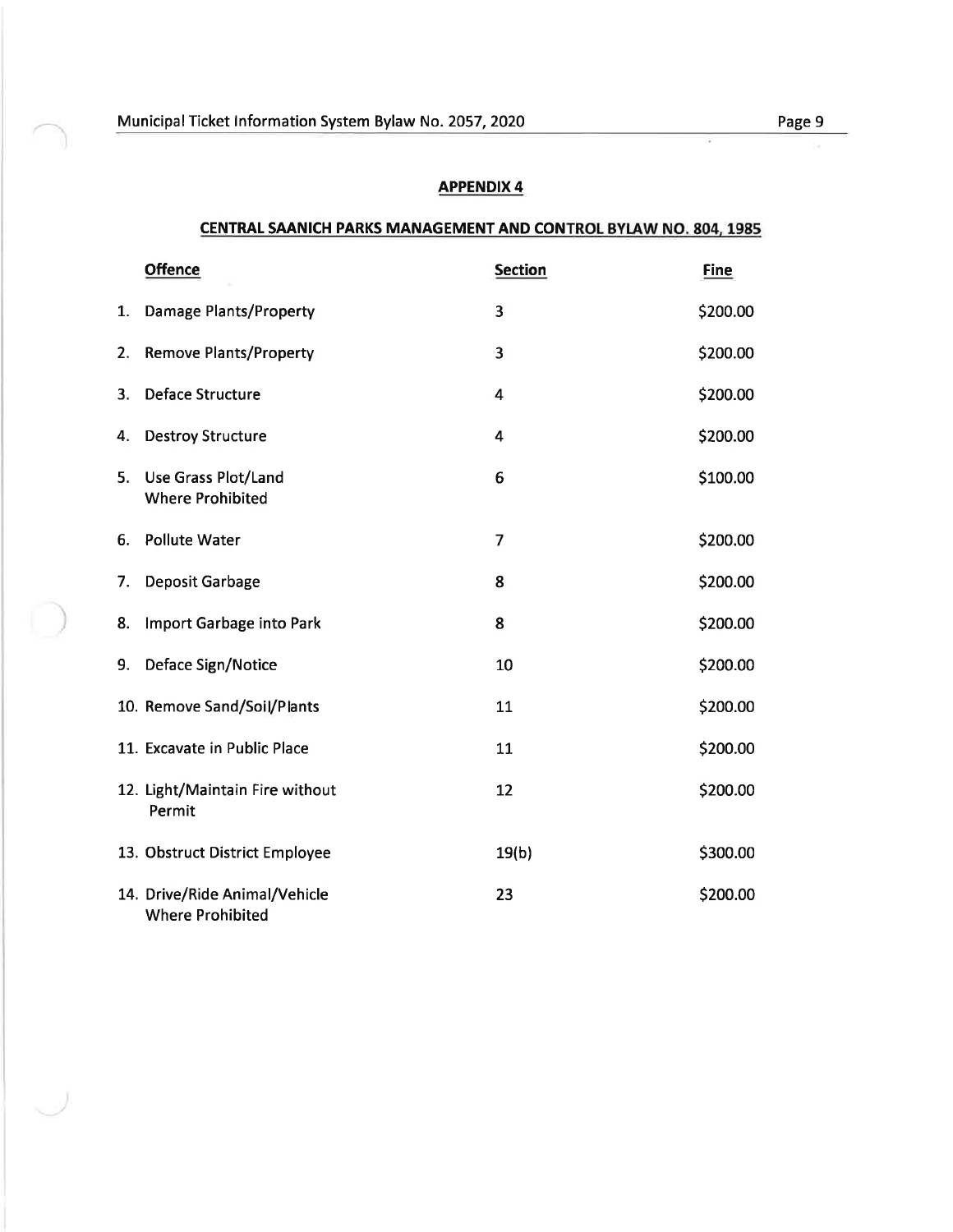# WATERWORKS REGUIATION AND FEE BYLAW NO.2045,2O2O

| <b>Offence</b>                                                | <b>Section</b> | <b>Fine</b> |
|---------------------------------------------------------------|----------------|-------------|
| 1. Install appliance or system                                | 17             | \$750.00    |
| 2. Operate, interfere with or<br>make unauthorized connection | 18             | \$750.00    |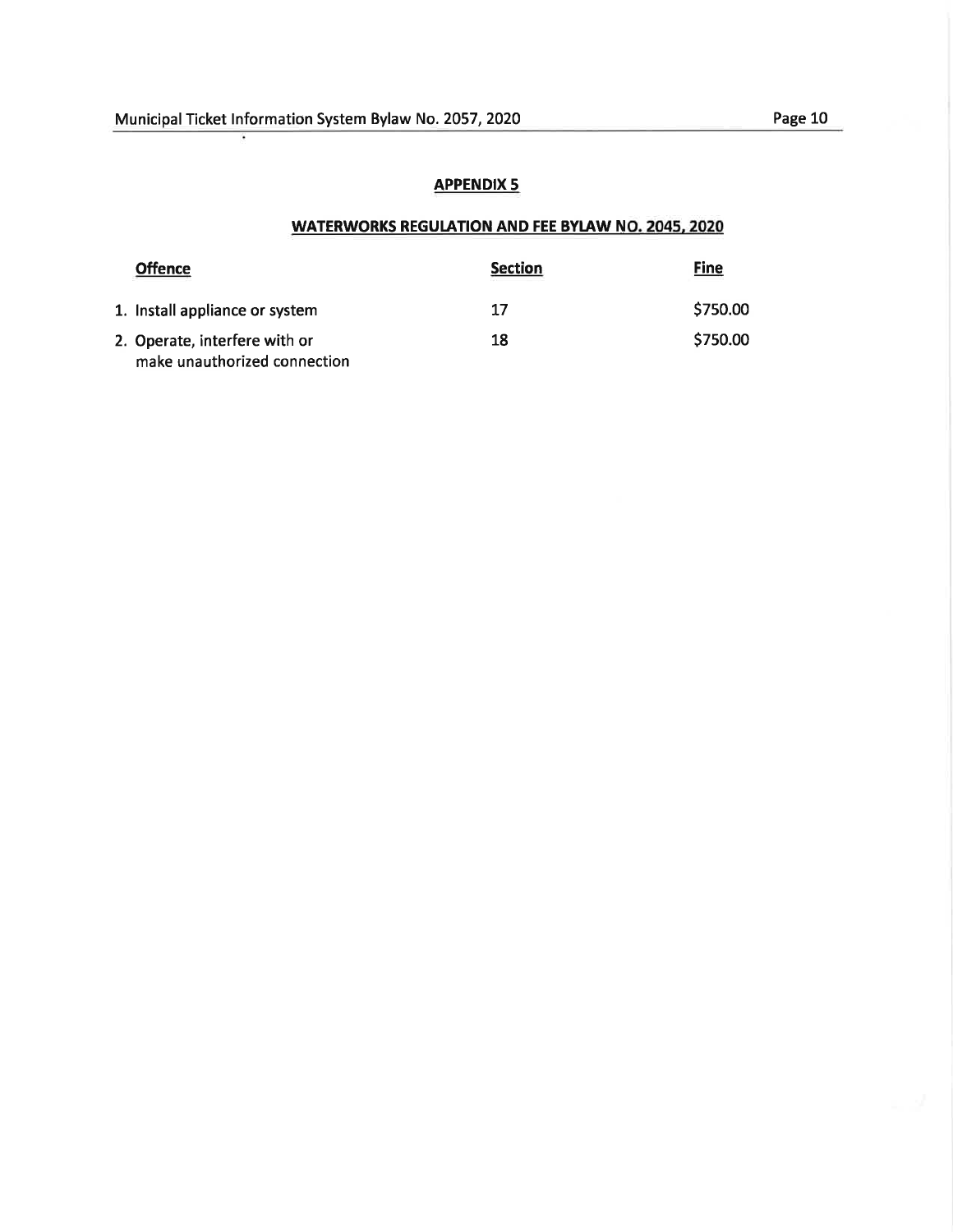### CENTRAL SAANICH FIREWORKS REGULATION BYLAW NO. 2019, 2019

|             | <b>Offence</b>                                                 | <b>Section</b> | <b>Fine</b> |
|-------------|----------------------------------------------------------------|----------------|-------------|
|             | 1. Sale of Fireworks, Pyrotechnics<br>or Firecrackers          | 3(1)           | \$500.00    |
|             | 2. Use of Fireworks Without Permit                             | 3(2)           | \$200.00    |
| 3.          | Use of Fireworks Contrary to<br>Permit                         | 3(3)           | \$100.00    |
| 4.          | Use of Pyrotechnics Without<br>Permit                          | 3(4)           | \$100.00    |
|             | 5. Use of Pyrotechnics Contrary to<br>Permit                   | 3(5)           | \$200.00    |
| 6.          | Unsafe Use of Fireworks or<br>Pyrotechnics                     | 3(6)           | \$200.00    |
| $7_{\cdot}$ | Use of Firecrackers                                            | 3(7)           | \$100.00    |
| 8.          | Use of Pyrotechnics Contrary to<br><b>Fire Safety Plan</b>     | 8(1)(c)        | \$100.00    |
| 9.          | Use of Fireworks or Pyrotechnics<br><b>Without Supervision</b> | 8(1)(d)        | \$100.00    |
|             | 10. Obstruction of Enforcement Officer                         | 11(1)          | \$250.00    |

 $\bigcirc$ 

 $\cup$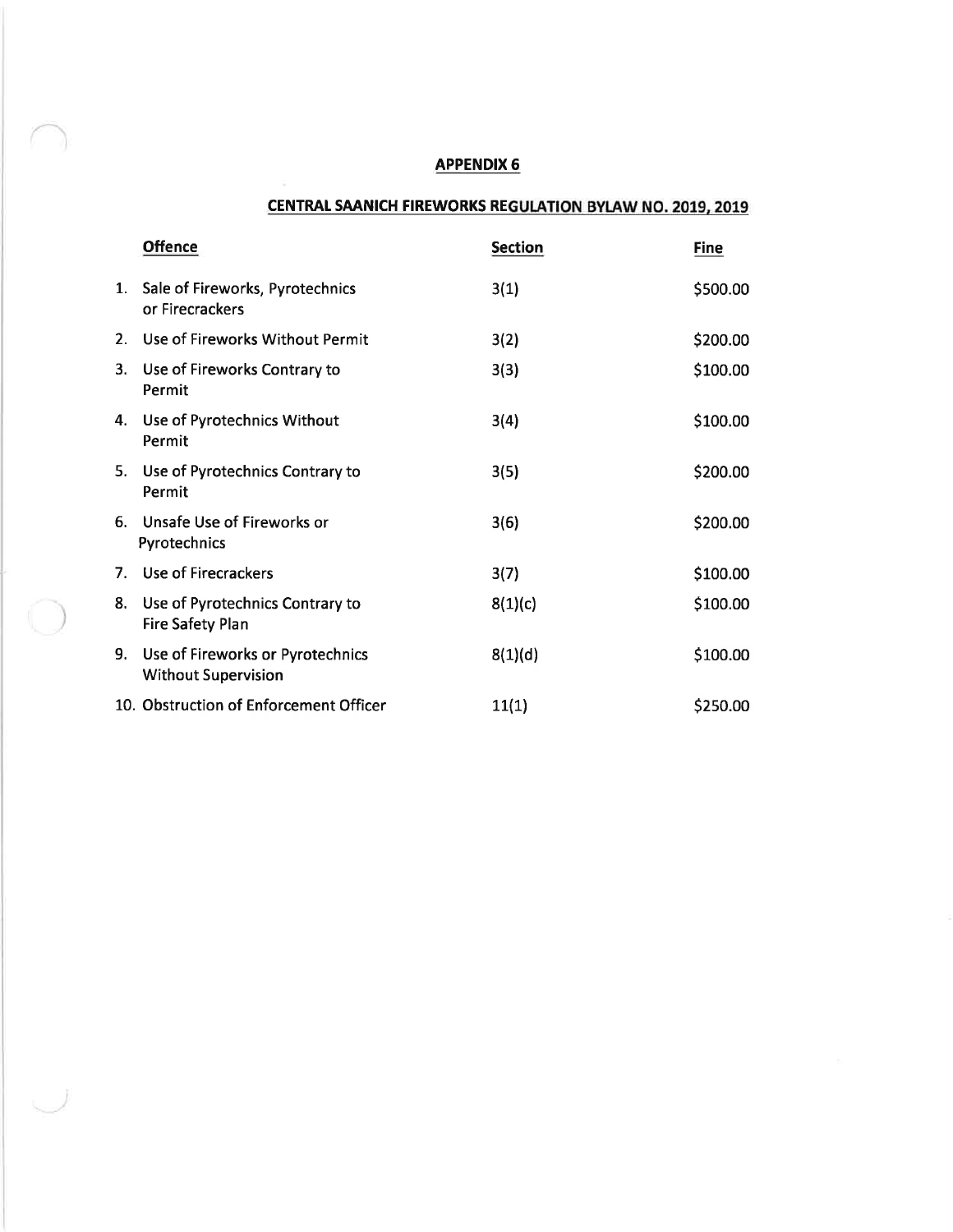#### **OPEN BURNING REGULATION BYLAW NO. 2009,2019**

|    | <b>Offence</b>                                                                                                 | <b>Section</b>                          | <b>Fine</b> |
|----|----------------------------------------------------------------------------------------------------------------|-----------------------------------------|-------------|
|    | 1. Open Air Fire Without<br>Permit                                                                             | 4.8                                     | \$200.00    |
|    | 2. Fire in Incinerator<br><b>Without Permit</b>                                                                | 5.1                                     | \$200.00    |
|    | 3. Burning Where Prohibited                                                                                    | 4.2<br>$4.5$ (e) (f)<br>5.3             | \$200.00    |
| 5. | <b>Burning Prohibited Materials</b>                                                                            | 4.11                                    | \$400.00    |
|    | 6. Burning in Violation of<br><b>Seasonal Restrictions</b>                                                     | 4.4<br>4.10                             | \$200.00    |
|    | 7. Burning in Incinerator<br><b>Unfit for Use</b>                                                              | 5.2                                     | \$100.00    |
|    | 10. Incinerator Located Less Than<br>1.5 Metres from Shrubbery/<br>Wooden Fence/Combustible<br><b>Material</b> | 5.3                                     | \$200.00    |
|    | 11. Incinerator Located Less Than<br>7.5 Metres From Building                                                  | 5.3                                     | \$200.00    |
|    | 12. Burning When Prohibited                                                                                    | 4.4<br>$4.5$ (d) (g) (h)<br>4.6<br>4.10 | \$200.00    |

ŗ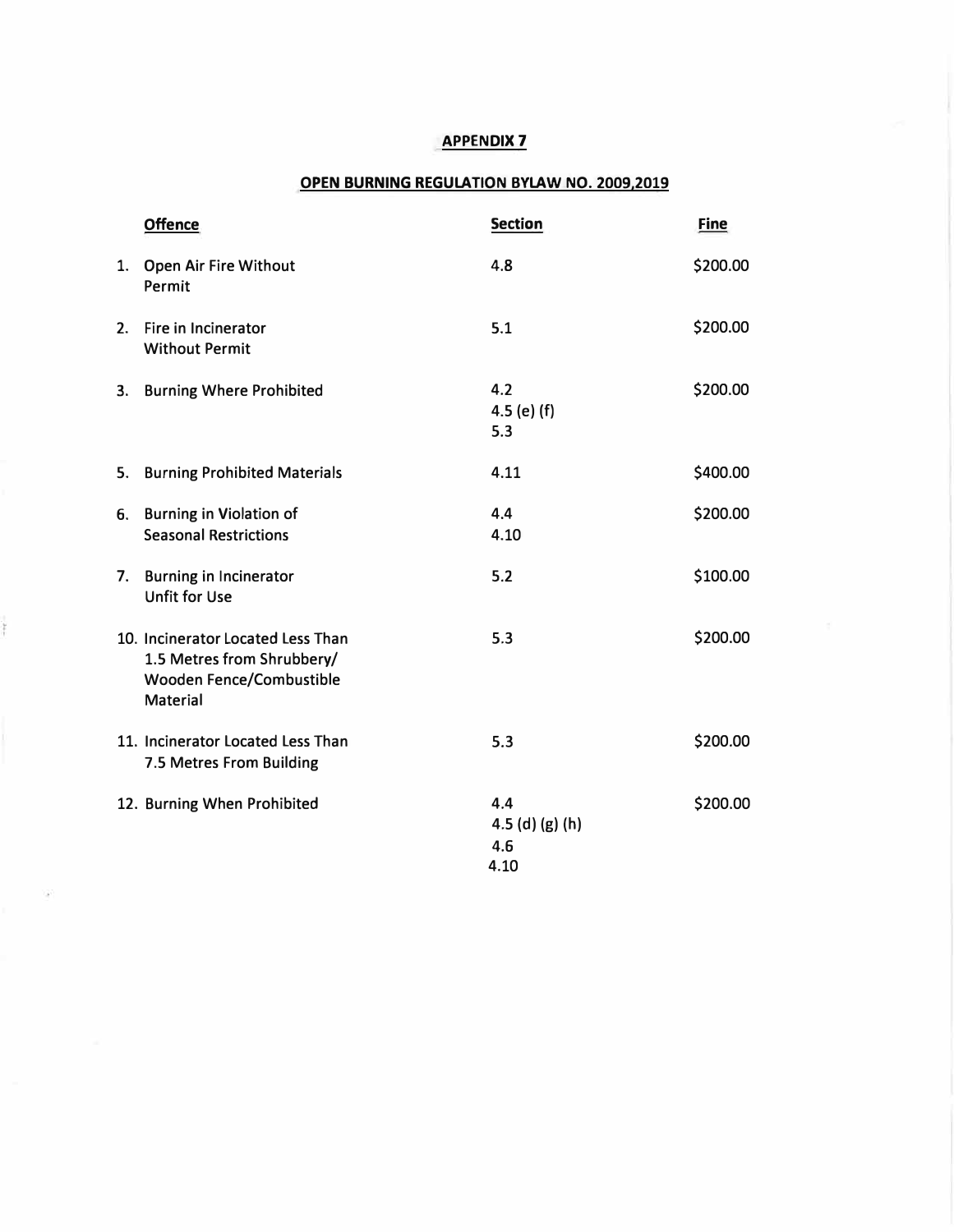#### **CENTRAL SAANICH TRAFFIC AND HIGHWAYS** REGULATION BYLAW NO. 2018, 2019

|    | <b>Offence</b>                      | <b>Section</b> | <b>Fine</b> |
|----|-------------------------------------|----------------|-------------|
| 1. | Drag or Skid Object                 | 5(3)           | \$200.00    |
| 2. | Drive Within Park                   | 5(4)           | \$200.00    |
| 3. | Drive on Sidewalk/Boulevard         | 5(5)           | \$200.00    |
| 4. | <b>Extend Body from Vehicle</b>     | 5(6)           | \$200.00    |
| 5. | Misuse of Horn                      | 5(7)           | \$200.00    |
| 6. | No Passing School                   | 5(8)           | \$200.00    |
| 7. | <b>Open Excavation</b>              | 5(10)          | \$200.00    |
| 8. | Play Where Prohibited               | 5(12)          | \$50.00     |
| 9. | Garbage Container on Highway        | 7              | \$50.00     |
|    | 10. Sell Goods on Highway           | 8(1)           | \$200.00    |
|    | 11. Overheight Fence or Bush        | 9              | \$200.00    |
|    | 12. Garbage on Highway              | 10(1)          | \$200.00    |
|    | 13. Store Object on Highway         | 10(2)          | \$100.00    |
|    | 14. Deposit Substance on Highway    | 10(3)          | \$75.00     |
|    | 15. Park Over 72 hours              | 11(1)          | \$50.00     |
|    | 16. Park to Sleep                   | 11(2)          | \$50.00     |
|    | 17. Improper Angle Parking          | 11(3)          | \$50.00     |
|    | 18. Park on Boulevard with curbs    | 11(4)          | \$50.00     |
|    | 19. Park on Boulevard without curbs | 11 (5)         | \$50.00     |
|    | 20. Stop on Bridge                  | 11 (6)         | \$50.00     |
|    | 21. Stop in Bus Stop                | 11(7)          | \$50.00     |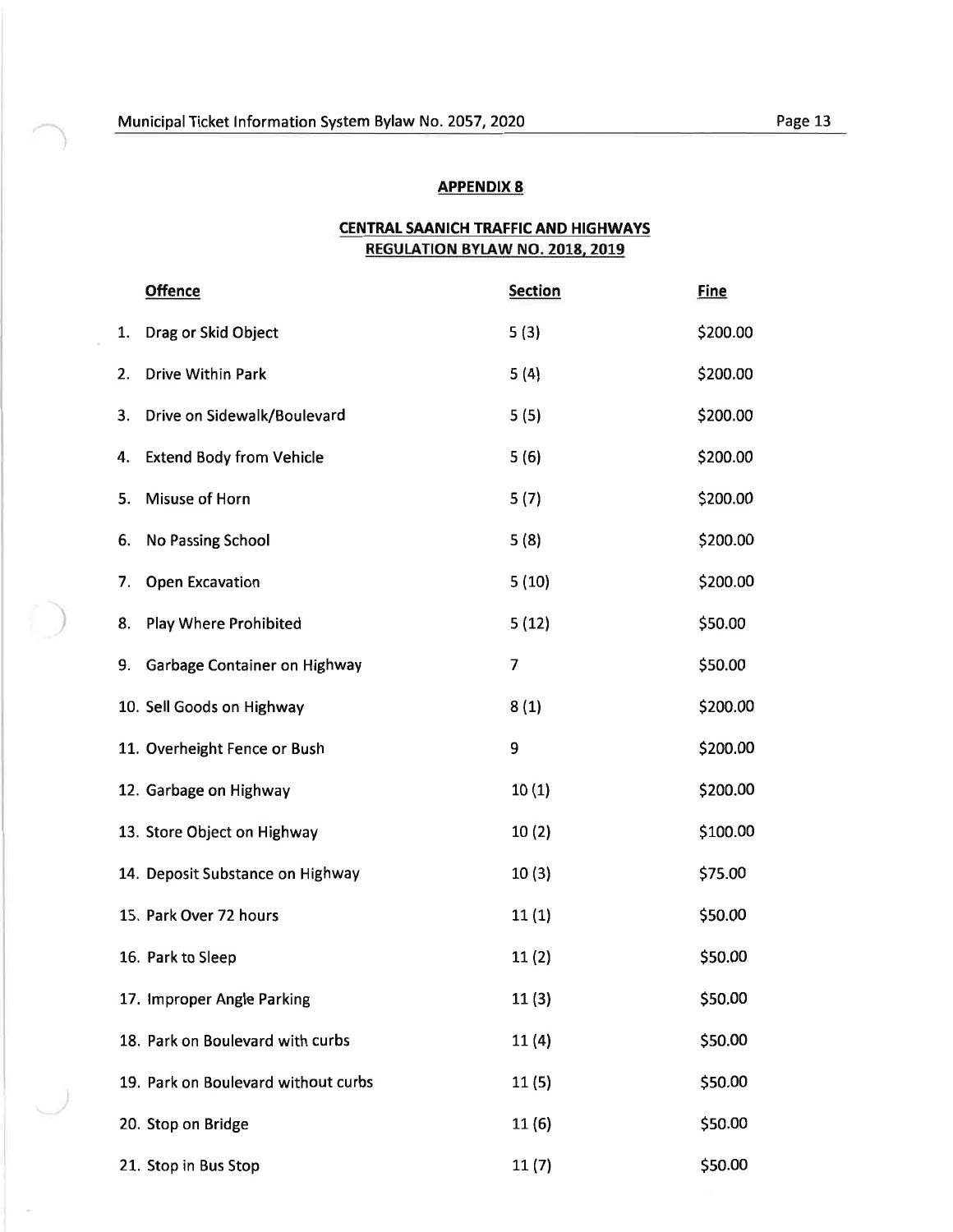| 22. Stop Near Crosswalk            | 11(8)        | \$50.00 |
|------------------------------------|--------------|---------|
| 23. Stop Near Cycle Parking        | 11(9)        | \$50.00 |
| 24. Stop in Pedestrian/Cycle Area  | 11(10)       | \$50.00 |
| 25. Stop Too Far From Curb         | 11(11)       | \$50.00 |
| 26. Double Park                    | 11(12)       | \$50.00 |
| 27. Stop Near Driveway             | 11(13)       | \$50.00 |
| 28. Stop Near Exit                 | 11 (14)      | \$50.00 |
| 29. Stop in Fire Zone              | 11 (15)      | \$75.00 |
| 30. Stop Near Hydrant              | 11 (16)      | \$50.00 |
| 31. Stop on Lines                  | 11(17)       | \$50.00 |
| 32. Stop In Intersection           | 11 (18)      | \$50.00 |
| 33. Stop Over Time in Loading Zone | 11 (19)      | \$50.00 |
| 34. Park in Loading Zone           | 11 (20)      | \$50.00 |
| 35. Meter Expired                  | 11(21)       | \$50.00 |
| 36. Obstruct Traffic               | 11 (22)      | \$75.00 |
| 37. Obstruct Sign                  | 11(23)       | \$50.00 |
| 38. Stop Near Obstruction          | 11 (24)      | \$50.00 |
| 39. Stop Over Time                 | 11(25)       | \$50.00 |
| 40. Stop in Parking Lot Over Time  | 11 (26)      | \$50.00 |
| 41. Stop Contrary to Sign          | 11 (27)      | \$50.00 |
| 42. Stop in Reserved Area          | 11 (28)      | \$50.00 |
| 43. Stop to Sell Vehicle           | $11(29)$ (a) | \$50.00 |
| 44. Stop to Repair Vehicle         | $11(29)$ (b) | \$50.00 |
| 45. Stop to Display Sign           | 11 (29) (c)  | \$50.00 |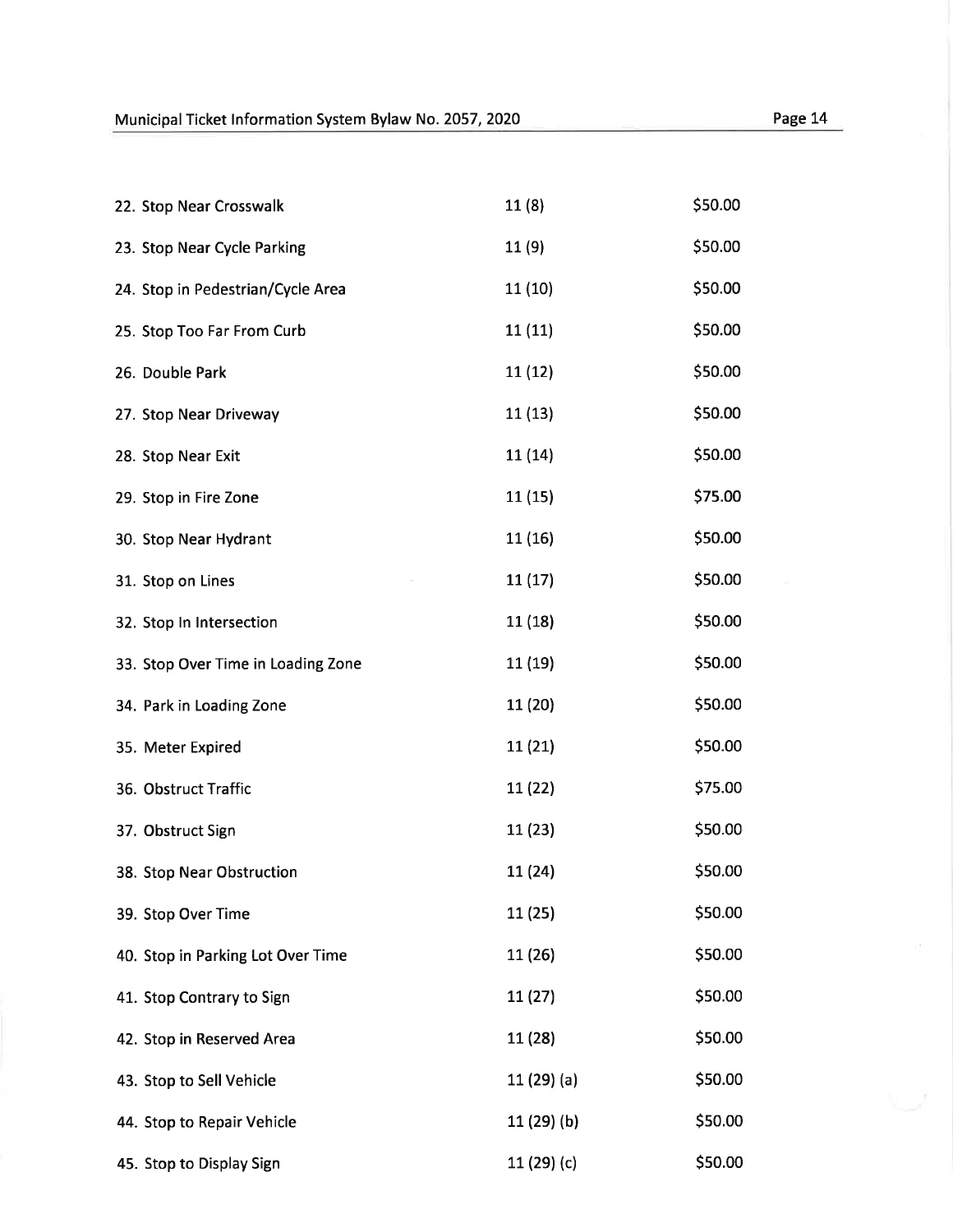$\bigcap$ 

| 46. Stop Near School                        | 11 (30)           | \$50.00  |
|---------------------------------------------|-------------------|----------|
| 47. Stop On Sidewalk                        | 11(31)            | \$50.00  |
| 48. Stop Near Traffic Sign                  | 11 (32)           | \$50.00  |
| 49. Stop Detached Trailer                   | 11 (33)           | \$50.00  |
| 50. Stop in Taxi Zone                       | 11 (34)           | \$50.00  |
| 51. Stop Truck in Residential Area          | 11 (35)           | \$200.00 |
| 52. Stop Truck at Night                     | 11 (36)           | \$200.00 |
| 53. Stop Truck for too long                 | 11 (37)           | \$200.00 |
| 54. Stop Truck Near School at Night         | 11 (38)           | \$200.00 |
| 55. Stop Truck Near School Too Long         | 11 (39)           | \$200.00 |
| 56. Stop Wrong Direction                    | 11 (40)           | \$75.00  |
| 57. Stop in Disabled Zone                   | 12(4)             | \$75.00  |
| 58. Drive Commercial Truck Where Prohibited | 23(1)             | \$200.00 |
| 59. Drive Commercial Truck When Prohibited  | 23(3)             | \$200.00 |
| 60. Drive Tour Bus Where Prohibited         | 24(1)             | \$200.00 |
| 61. Drive Tour Bus When Prohibited          | 24(3)             | \$200.00 |
| 62. Fail to Remove Snow                     | 37                | \$100.00 |
| 63. Fail to Remove Filth                    | 38(a)             | \$100.00 |
| 64. Fail to Keep Grass Trimmed              | 38(b)             | \$100.00 |
| 65. Fail to Maintain Crossing               | 38(c)             | \$100.00 |
| 66. Fail to Maintain Plantings              | 38 <sub>(d)</sub> | \$100.00 |
| 67. Fail to safeguard traffic               | 39                | \$300.00 |
| 68. Damage Boulevard                        | 40(2)             | \$500.00 |
| 69. Deface Highway                          | 40(3)             | \$500.00 |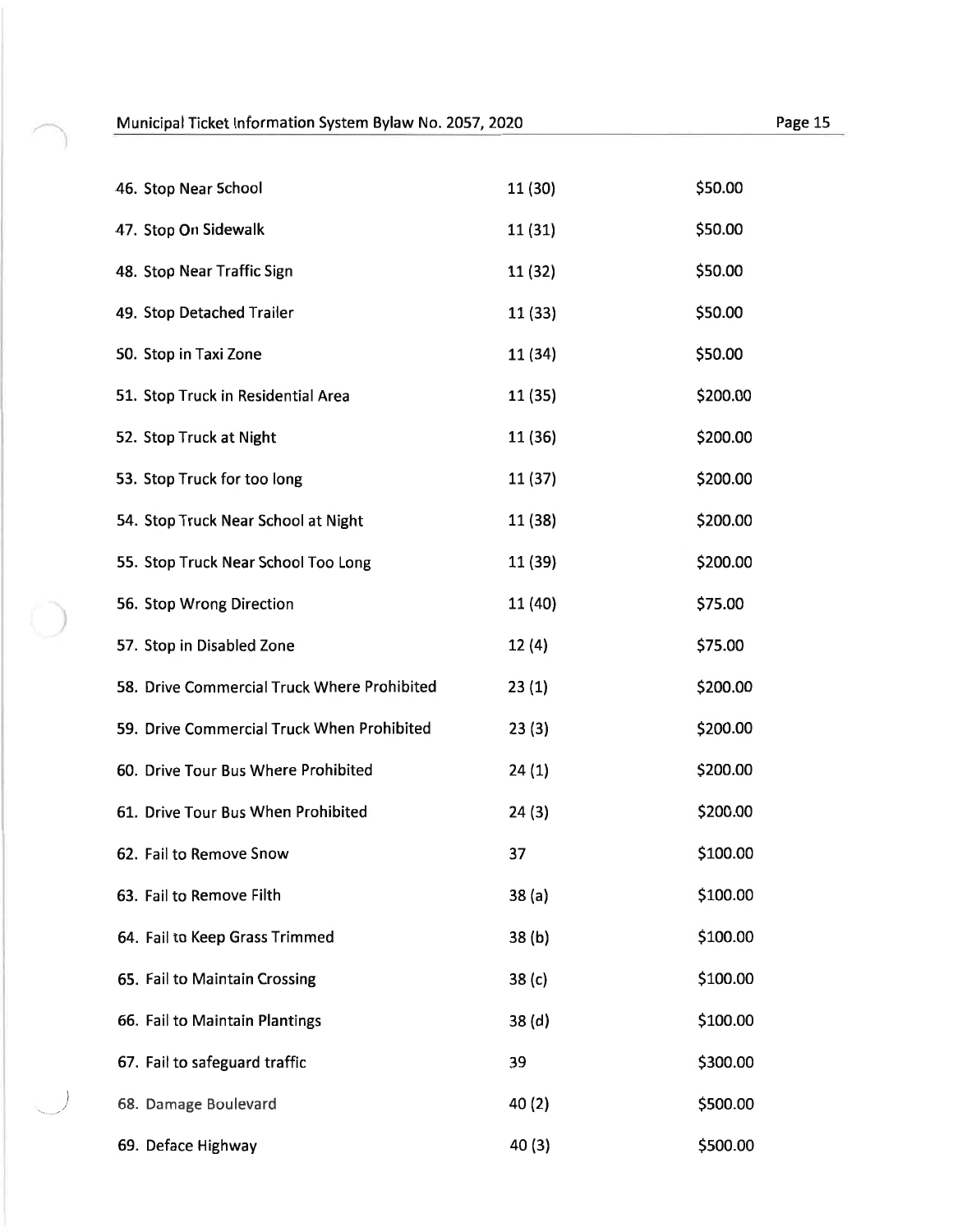| 70. Effluent from Drains                           | 40(4)   | \$500.00 |
|----------------------------------------------------|---------|----------|
| 71. Excavation, Cutting Timber                     | 40 (5)  | \$500.00 |
| 72. Signs                                          | 40 (6)  | \$200.00 |
| 73. Stop Flow of Water                             | 40 (7)  | \$500.00 |
| 74. Place or Construct Structure                   | 40 (8)  | \$500.00 |
| 75. Operate Tracked Vehicles                       | 40 (9)  | \$500.00 |
| 76. Damage from Vehicles & Animals                 | 40 (10) | \$500.00 |
| 77. Contravene Regulation, Limitation, Prohibition | 41      | \$500.00 |
| 78. Extraordinary Use of Highway without Agreement | 42, 43  | \$500.00 |
| 79. Failure to Comply with Agreement               | 42, 43  | \$500.00 |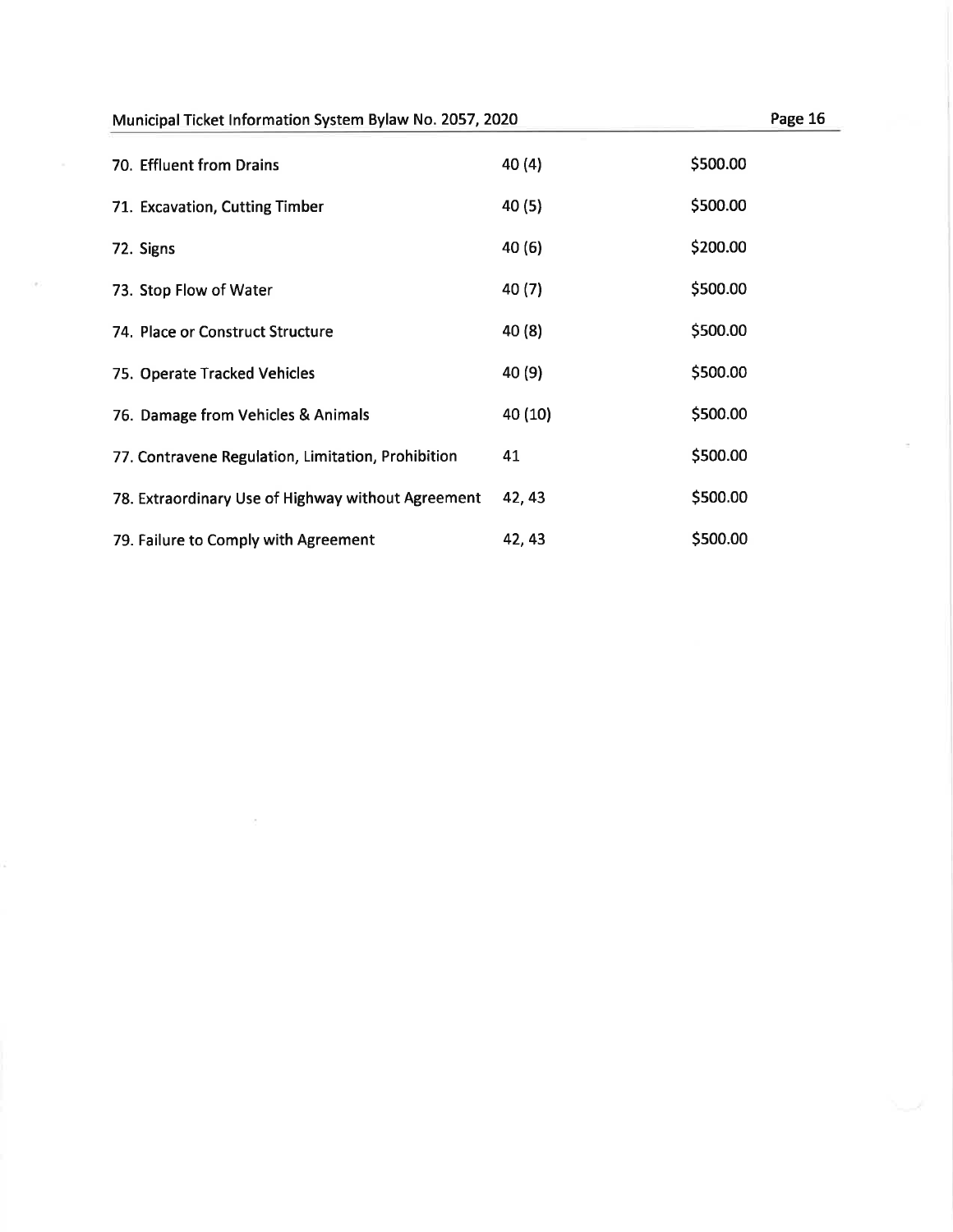)

### APPENDIX 9

### CENTRAL SAANICH BUSINESS LICENCE BYLAW NO. 2050, 2020

| <b>Offence</b>                                                  | <b>Section</b> | <b>Fine</b> |
|-----------------------------------------------------------------|----------------|-------------|
| 1. Carry on business without a licence                          | 4              | \$300.00    |
| 2. Change place of business without licence transfer            | 6(c)           | \$200.00    |
| 3. Carry on non-resident business from Central Saanich premises | 6(e)           | \$300.00    |
| 4. Fail to comply with any expanded service area condition      | 12.2           | \$200.00    |
| 5. Obstruct entry of authorized person                          | 13(a)          | \$300.00    |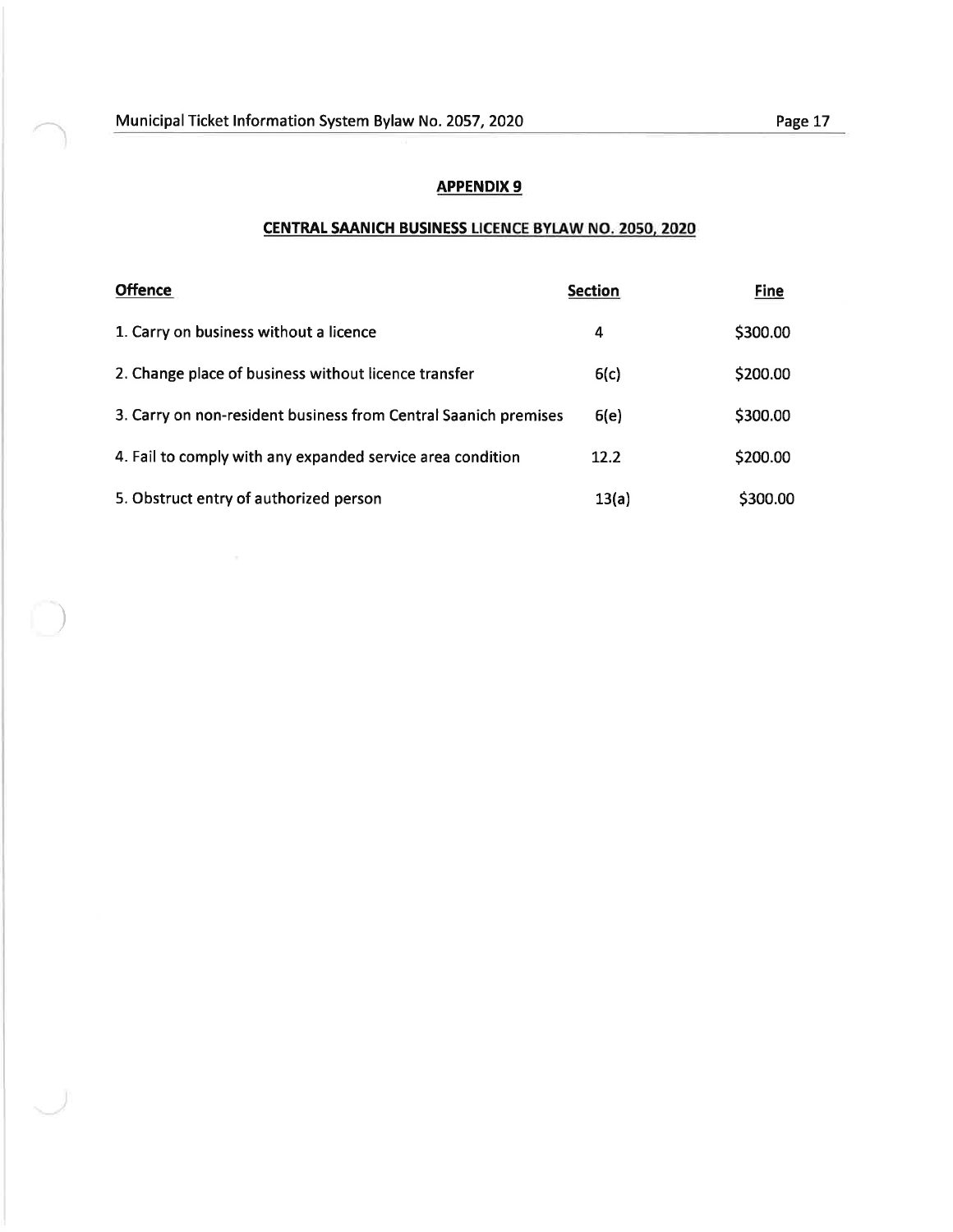### CENTRAL SAANICH EROSION DISTRICT AND TREE CUTTING BYIAW NO. 2012, 2019

| <b>Offence</b>                         | <b>Section</b> | <b>Fine</b> |
|----------------------------------------|----------------|-------------|
| 1. Cut down a tree without permit      | 3.1            | \$1,000.00  |
| 2. Contravene condition of permit      | 4.2            | \$500.00    |
| 3. Failure to submit Engineer's report | 6.1            | \$500.00    |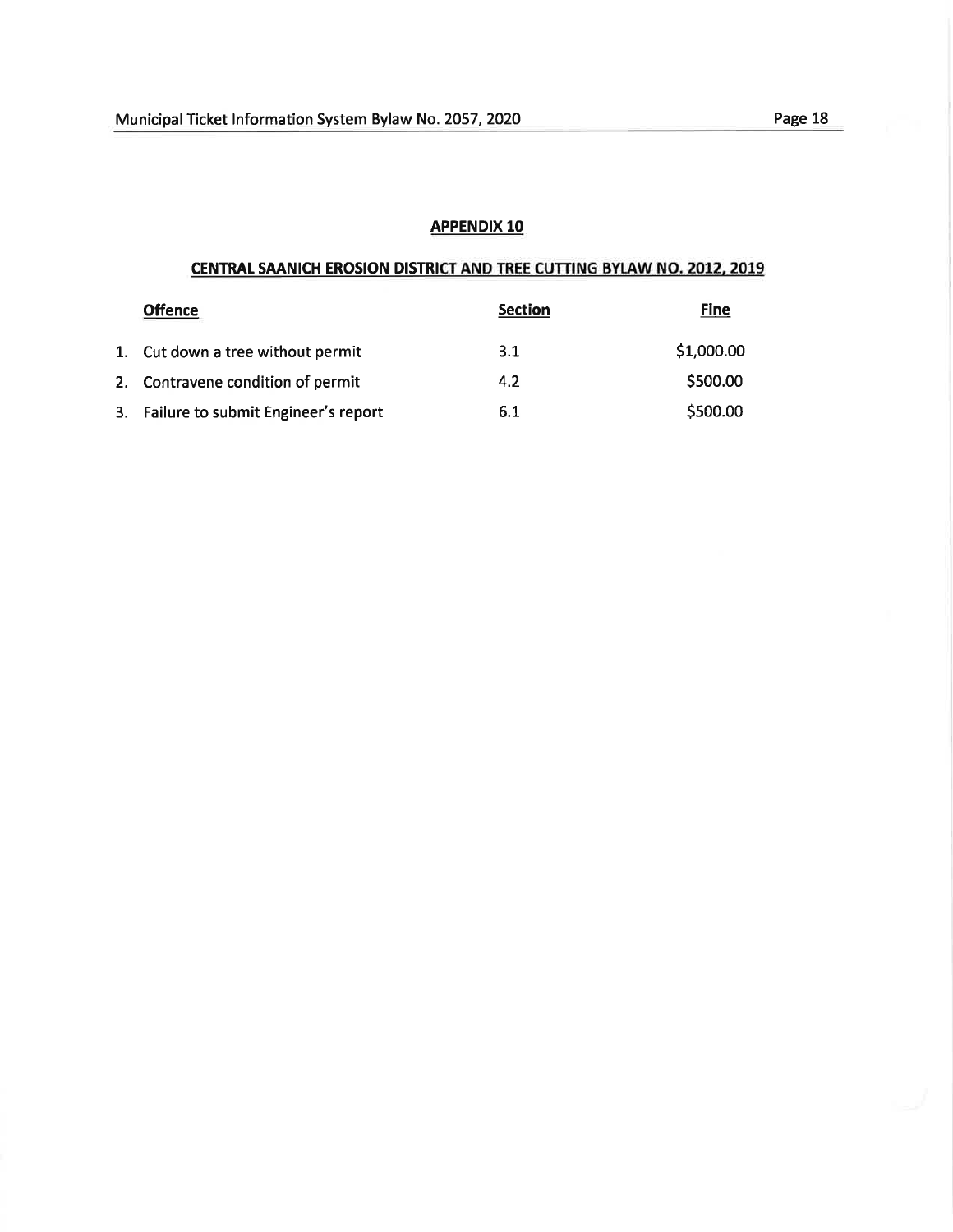$\cup$ 

### APPENDIX 11

### CENTRAL SAANICH TREE PROTECTION BYLAW NO. 2020, 2019

|    | <b>Offence</b>                                   | <b>Section</b> | <b>Fine</b> |
|----|--------------------------------------------------|----------------|-------------|
| 1. | Cut down a protected tree                        | 4(1)           | \$1,000.00  |
| 2. | Cut or damage roots                              | 5(1)(a)        | \$750.00    |
| 3. | Place material on root zone                      | 5(1)(b)        | \$500.00    |
| 4. | Operate equipment in root zone                   | 5(1)(c)        | \$500.00    |
| 5. | Dent, gouge or damage tree                       | 5(1)(d)        | \$500.00    |
| 6. | Deposit harmful substance in root zone           | 5(1)(e)        | \$500.00    |
| 7. | Remove soil for root zone                        | 5(1)(f)        | \$500.00    |
| 8. | Blast inside root zone                           | 5(1)(g)        | \$500.00    |
| 9. | Damage roots or disturb soil inside<br>drip line | 5(1)(h)        | \$500.00    |
|    | 10. Undermine roots                              | 5(1)(i)        | \$500.00    |
|    | 11. Top a protected tree                         | 5(1)(j)        | \$500.00    |
|    | 12. Prune without permit                         | 6(1)           | \$400.00    |
|    | 13. Obstruct entry of authorized person          | 14(2)          | \$300.00    |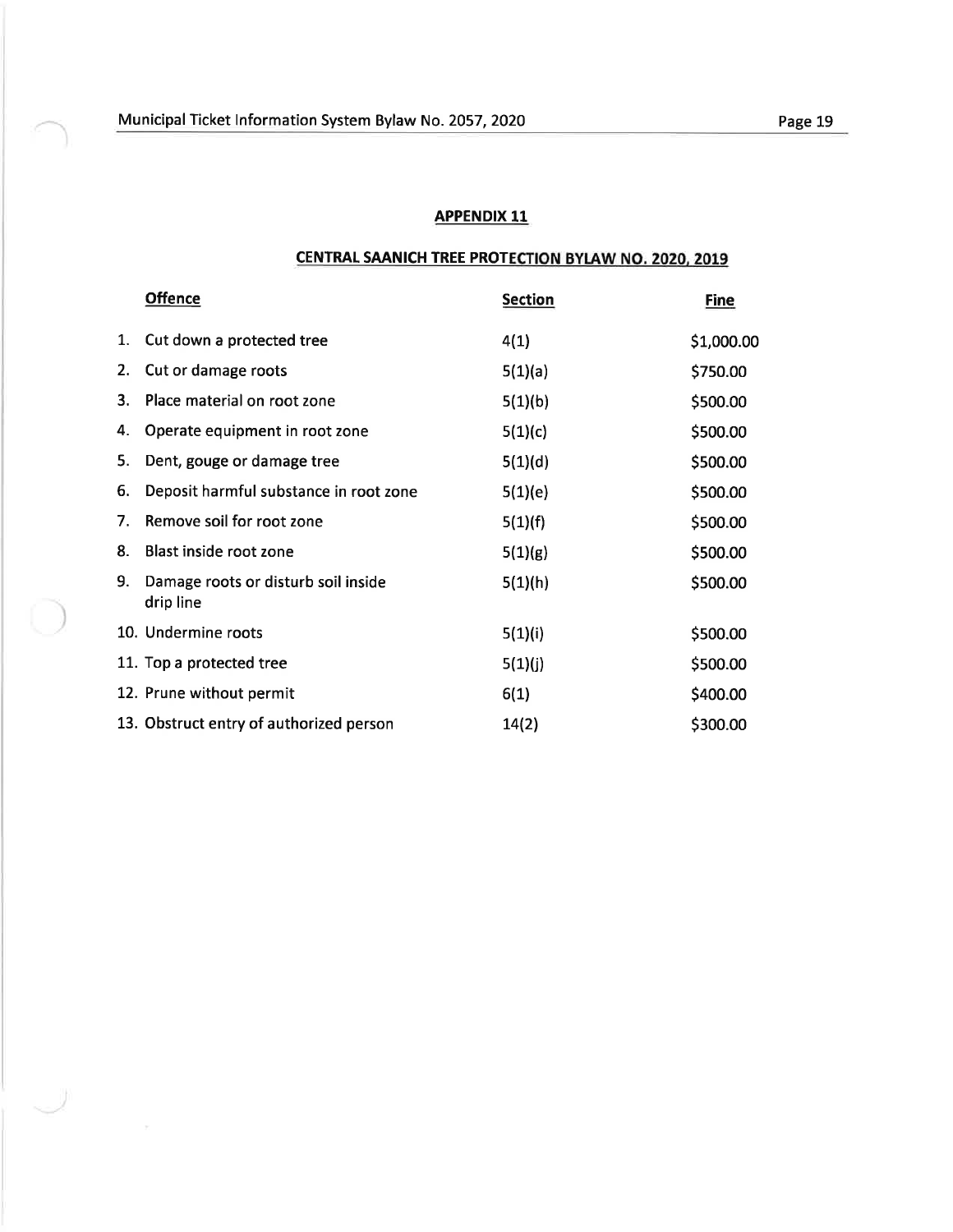### SOIL REMOVAL AND DEPOSIT BYLAW NO. 1544, 2006

|    | <b>Offence</b>                            | <b>Section</b> | Fine     |
|----|-------------------------------------------|----------------|----------|
| 1. | Remove or Deposit Soil Without Permit     | 4(a)           | \$500.00 |
| 2. | Remove or Deposit Soil Contrary to Permit | 4(b)           | \$500.00 |
|    | 3. Fail to Submit Monthly Report          | 25(a)          | \$200.00 |
|    | 4. Fail to Submit Annual Declaration      | 25(c)          | \$200.00 |
|    | 5. Fail to Repair Damage                  | 29             | \$500.00 |
| 6. | <b>Cause Obstruction</b>                  | 31             | \$500.00 |
| 7. | Alter or Divert Watercourse               | 32             | \$750.00 |
| 8. | <b>Fail to Maintain Buffer Zone</b>       | 34             | \$500.00 |
|    | 9. Fail to Maintain Stockpiles            | 35             | \$500.00 |
|    | 10. Encroach Adjacent Property            | 36             | \$500.00 |
|    | 11. Fail to Comply With Stop Work Notice  | 48             | \$500.00 |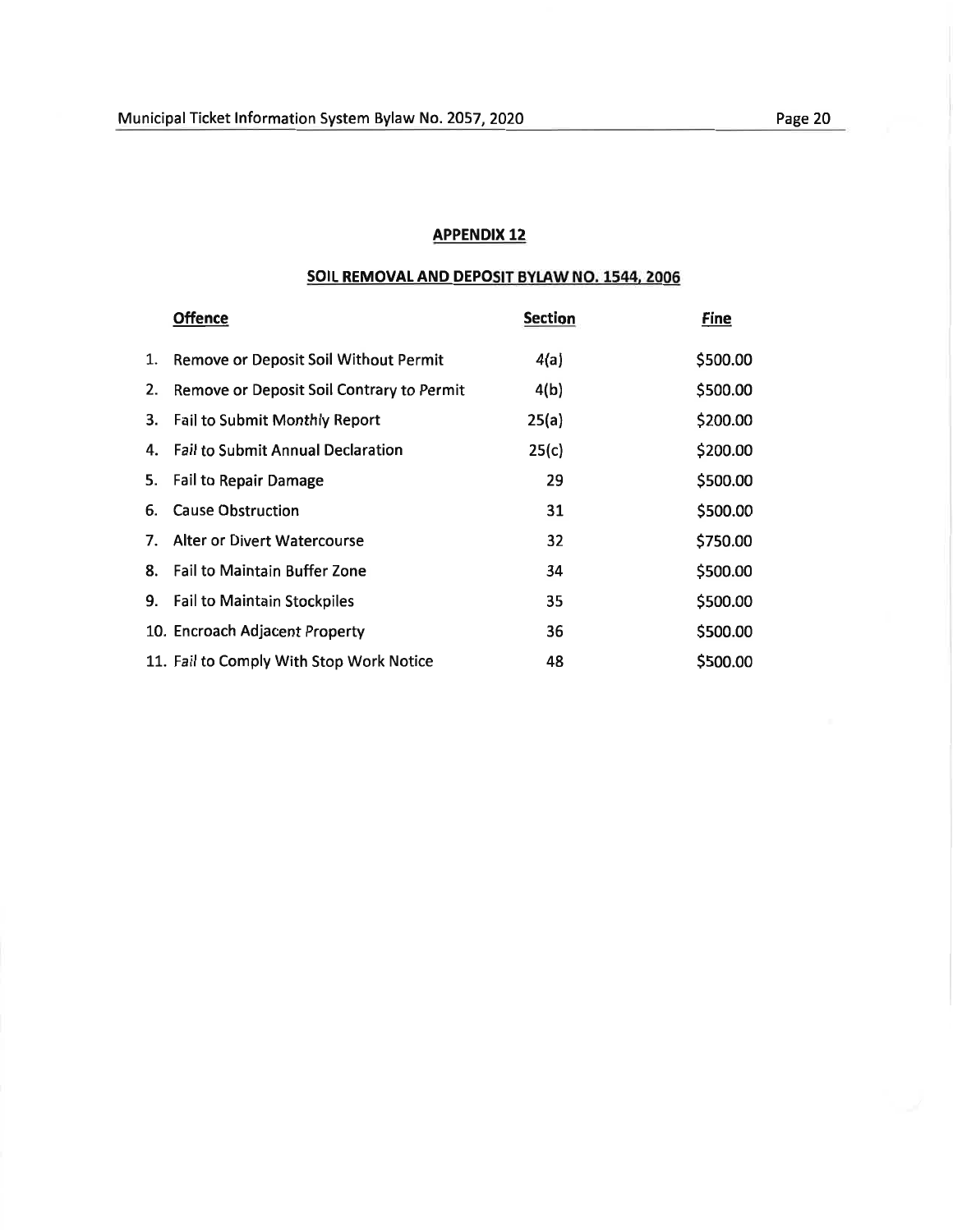$\bigcap$ 

### APPENDIX 13

# CENTRAL SAANICH ANIMAL CONTROL BYLAW NO. 2054, 2020

|    | <b>Offence</b>                               | <b>Section</b> | <b>Fine</b> |
|----|----------------------------------------------|----------------|-------------|
| 1. | Animal causing nuisance                      | 2.2            | \$200.00    |
| 2. | Failure to provide clean food and water      | 2.3.1          | \$200.00    |
| 3. | Failure to provide exercise                  | 2.3.1          | \$200.00    |
| 4. | Failure to provide veterinary care           | 2.3.1          | \$200.00    |
| 5. | Failure to provide proper shelter            | 2.3.2          | \$200.00    |
| 6. | Unsanitary pen                               | 2.3.3          | \$200.00    |
| 7. | Animal improperly tied up                    | 2.3.4          | \$200.00    |
| 8. | Keep animal in unventilated area             | 2.3.5          | \$200.00    |
| 9. | Use of trap or snare                         | 2.3.7          | \$200.00    |
|    | 10. Animal or bird at large                  | 2.4.1          | \$100.00    |
|    | 11. Animal or bird not under control         | 2.4.1          | \$100.00    |
|    | 12. Animal or bird on private property       | 2.4.2          | \$100.00    |
|    | 13. Farm animal or dog in park area          | 2.4.3          | \$100.00    |
|    | 14. Failure to remove canine feces           | 2.5.1          | \$100.00    |
|    | 15. Remove animal from pound without consent | 2.6.9          | \$500.00    |
|    | 16. Obstruct Poundkeeper                     | 2.6.11         | \$300.00    |
|    | 17. Obstruct Animal Control Officer          | 2.7.3          | \$300.00    |
|    | 18. Failure to provide information           | 2.7.4          | \$100.00    |
|    | 19. Keep more than four dogs                 | 3.1            | \$100.00    |
|    | 20. Failure to confine female dog in heat    | 3.2            | \$100.00    |
|    | 21. Noisy dog                                | 3.3            | \$150.00    |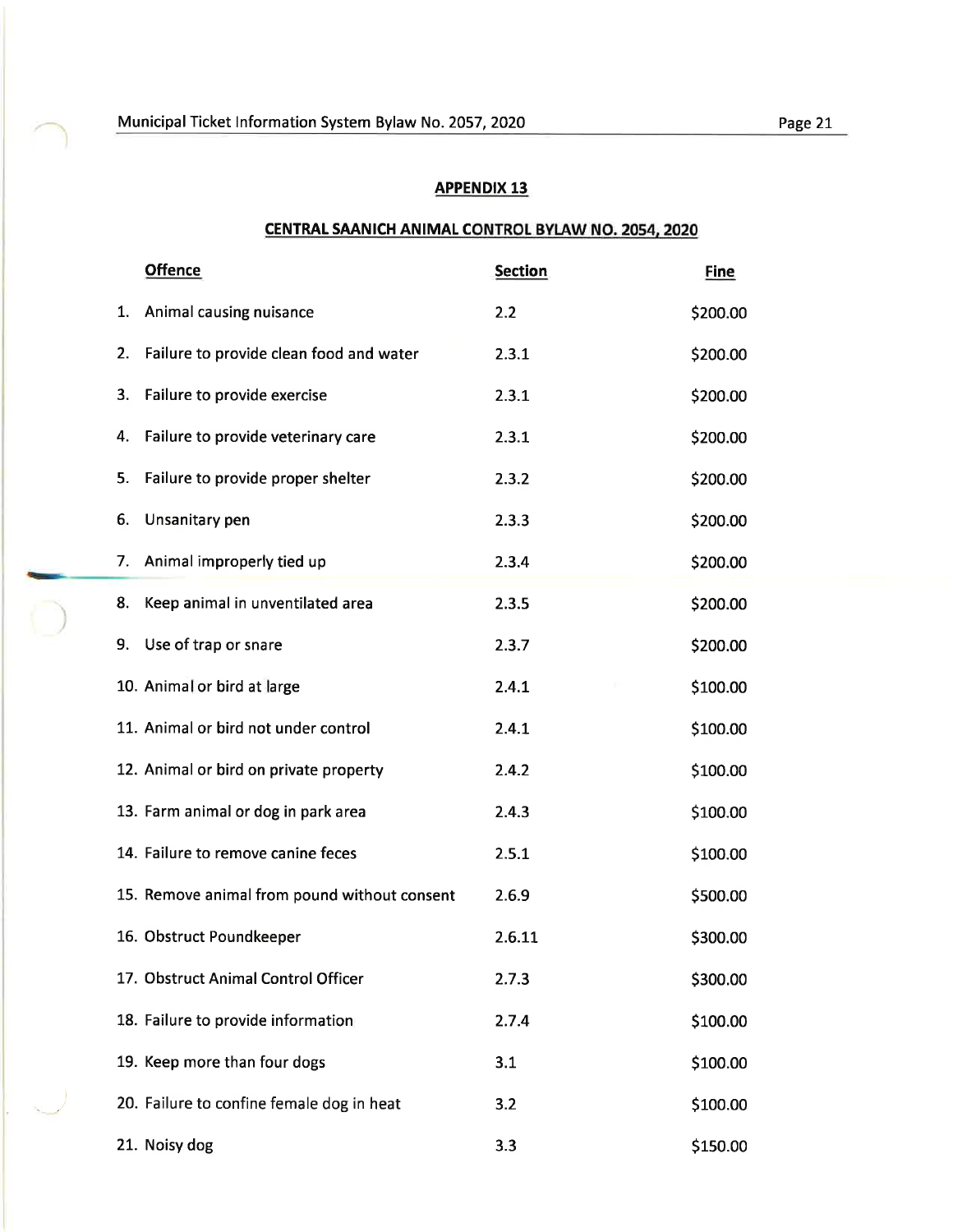### Municipal Ticket Information System Bylaw No. 2057, 2020 **Page 2220** Page

| 22. Dog that harassed or molested            | 3.4  | \$200.00 |
|----------------------------------------------|------|----------|
| 23. Operating a kennel                       | 3.5  | \$400.00 |
| 24. Dangerous dog at large                   | 4.1  | \$500.00 |
| 25. Dangerous dog not leashed/muzzled        | 4.1  | \$500.00 |
| 26. Dangerous dog not confined               | 4.2  | \$500.00 |
| 27. Dog bite, attack, terrorize or endanger  | 4.3  | \$500.00 |
| 28. Failure to display Dangerous Dog sign    | 4.4  | \$250.00 |
| 29. Failure to notify Animal Control Officer | 4.5  | \$200.00 |
| 30. Failure to licence dog                   | 5.1  | \$100.00 |
| 31. Keep more than four cats                 | 6.1  | \$100.00 |
| 32. Rodent at large                          | 7.1  | \$50.00  |
| 33. Keep or harbour wild animal              | 8.1  | \$300.00 |
| 34. Feed Deer, Raccoon, Squirrel, or Rabbit  | 8.3  | \$250.00 |
| 35. Keep poultry                             | 9.1  | \$100.00 |
| 36. Keep a rooster                           | 9.2  | \$100.00 |
| 37. Keep too many chickens                   | 9.3  | \$100.00 |
| 38. Keep too many ducks                      | 9.3  | \$100.00 |
| 38. Ornamental bird not housed               | 10.1 | \$100.00 |
| 39. Keep more than fifty pigeons             | 11.1 | \$100.00 |
| 40. Bee hive improperly placed               | 12.1 | \$100.00 |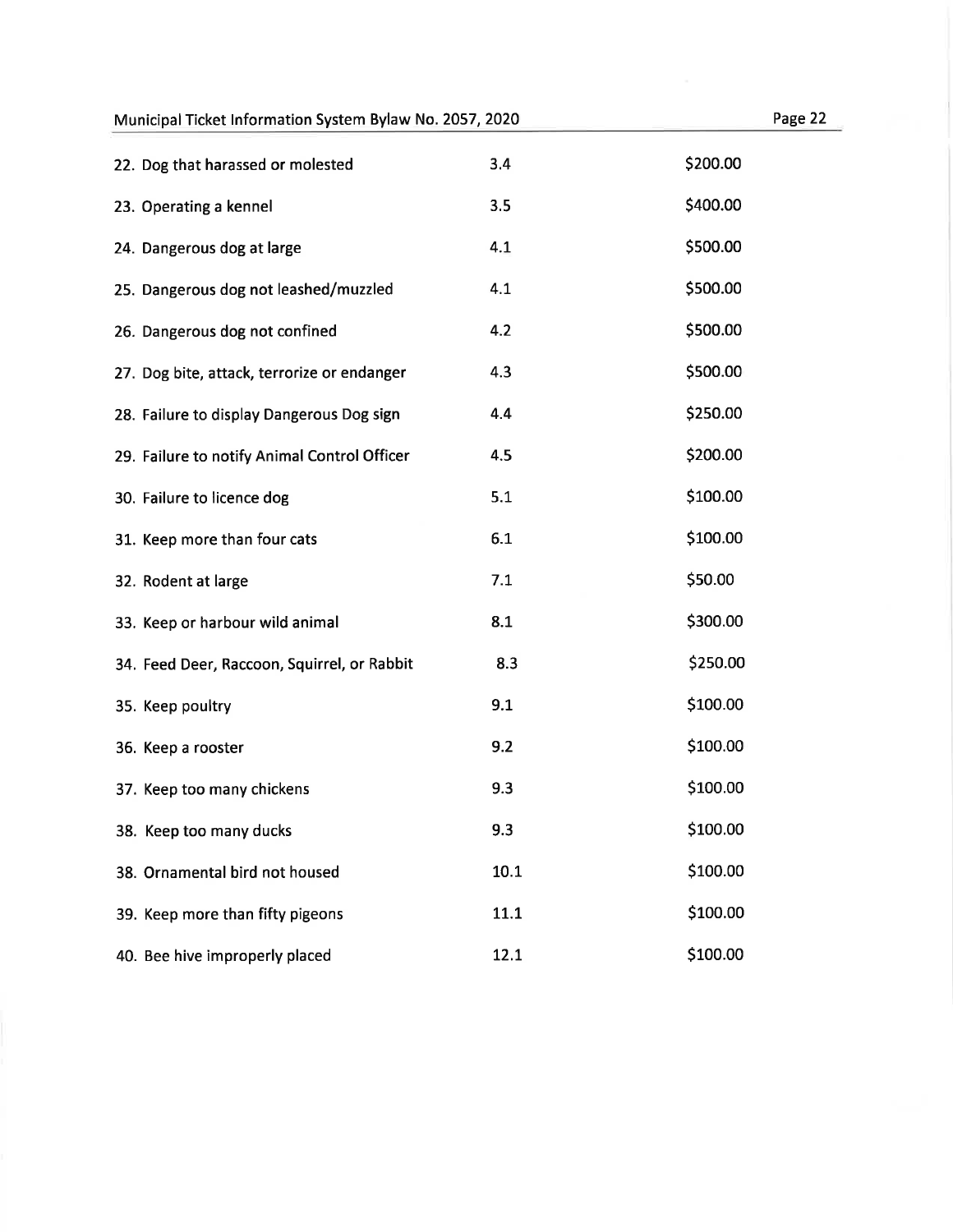# CENTRAL SAANICH WHARF REGULATION BYLAW NO. 2016, 2019

|    | <b>Offence</b>                         | <b>Section</b> | <b>Fine</b> |
|----|----------------------------------------|----------------|-------------|
| 1. | Obstruct person or vessel              | 3(a)           | \$200.00    |
| 2. | Behave in disorderly/dangerous manner  | 3(b)           | \$200.00    |
| 3. | Live animal on wharf                   | 3(c)           | \$100.00    |
| 4. | Disturb quiet, peace or enjoyment      | 4              | \$200.00    |
| 5. | Open liquor at wharf                   | 5              | \$200.00    |
| 6. | Place sign on wharf                    | 6              | \$100.00    |
| 7. | Remove, destroy or damage whart        | 7(a)           | \$500.00    |
| 8. | Remove, destroy or damage posted rules | 7(b)           | \$300.00    |
| 9. | Deposit or leave waste on wharf        | 7(c)           | \$200.00    |
|    | 10. Store material on surface of wharf | 8              | \$200.00    |
|    | 11. Vessel moored in loading zone      | 9(c)           | \$300.00    |
|    | 12. Conduct business                   | 10             | \$400.00    |
|    | 13. Moored other than to float         | 11(a)          | \$400.00    |
|    | 14. Secure berth by lock               | 11(b)          | \$200.00    |
|    | 15. Impede marine traffic              | 11(c)          | \$300.00    |
|    | 16. Overnight moorage                  | 11(d)          | \$400.00    |
|    | 17. Carry dangerous goods              | 12             | \$500.00    |
|    | 18. Moor vessel in excess of 10 metres | 13             | \$200.00    |
|    | 19. Maintain or repair vessel          | 15(a)          | \$200.00    |
|    | 20. Refuel at wharf                    | 15(b)          | \$200.00    |
|    | 21. Impede public access               | 15(c)          | \$200.00    |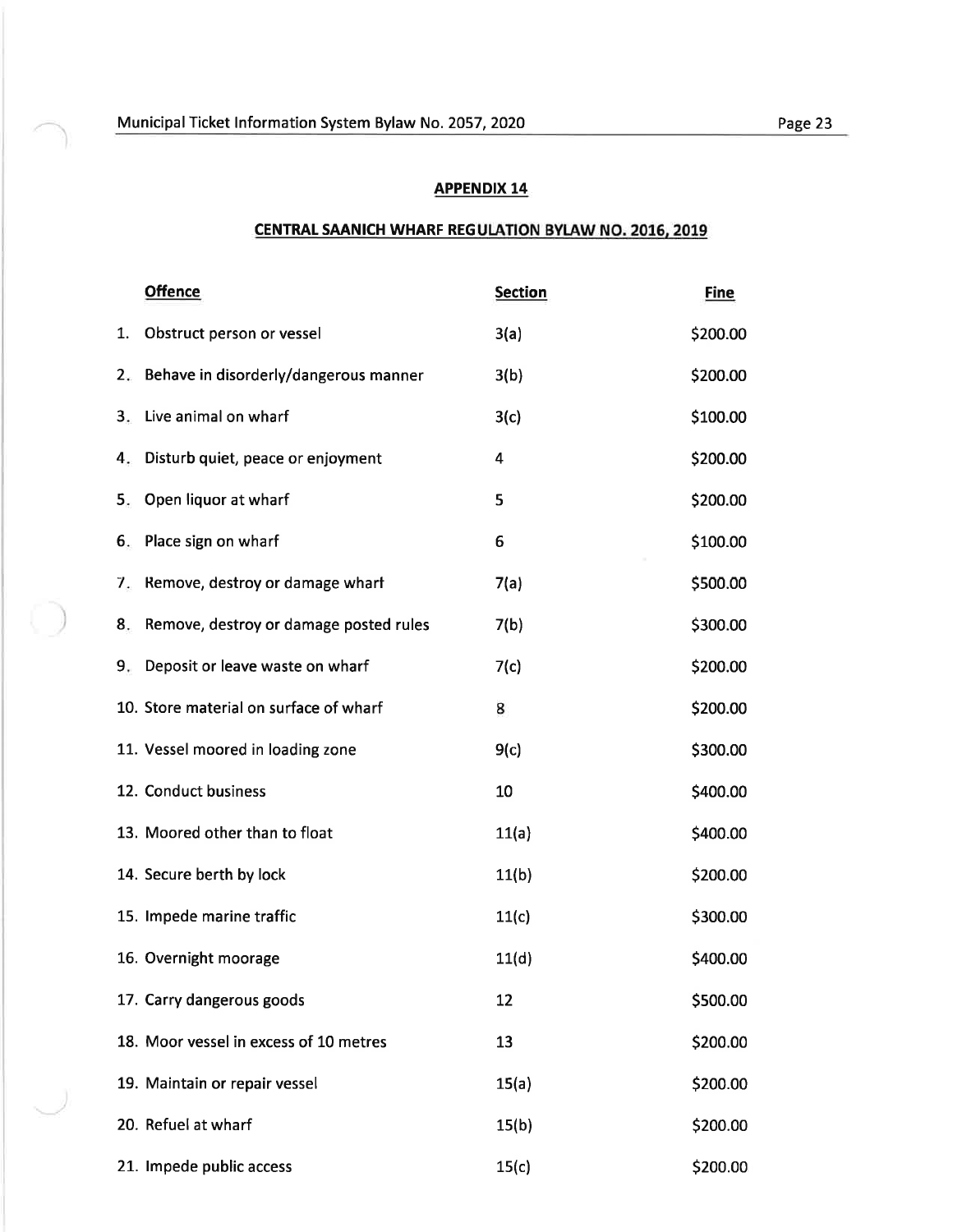| 22. Use moored vessel as live-aboard     | 15(d) | \$300.00 |
|------------------------------------------|-------|----------|
| 23. Flush vessel heads                   | 15(e) | \$500.00 |
| 24. Disturb foreshore                    | 15(f) | \$400.00 |
| 25. Obstruct other vessels or watercraft | 15(g) | \$200.00 |
| 26. Cause open flame                     | 15(i) | \$300.00 |
| 27. Keep motor running at wharf          | 15(j) | \$200.00 |
| 28. Obstruct Bylaw Officer               | 16(c) | \$300.00 |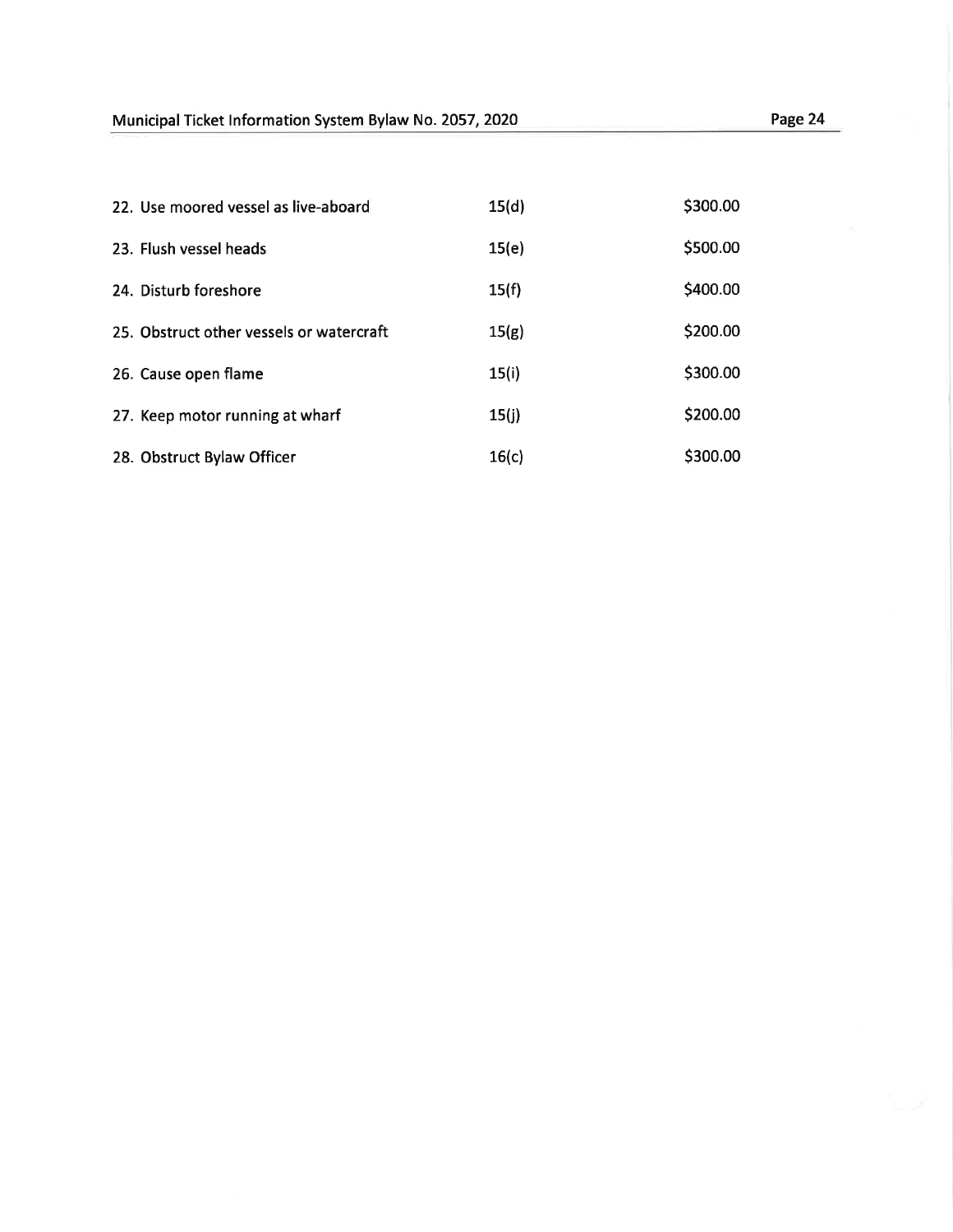### CENTRAL SAANICH MODEL AIRCRAFT REGULATION BYLAW NO. 1480, 2003

|                | <b>Offence</b>                          | <b>Section</b> | <b>Fine</b> |
|----------------|-----------------------------------------|----------------|-------------|
| 1.             | Operate outside designated hours        | 3              | \$200.00    |
| $2 -$          | Operate above highway                   | 4              | \$200.00    |
| 3 <sub>r</sub> | Operate near equestrian facility        | 4              | \$200.00    |
| 4.             | Exceed allowable noise levels           | 5              | \$200.00    |
| 5.             | Exceed allowable number of aircraft     | 7              | \$200.00    |
| 6.             | Permit prohibited operation of aircraft | 8              | \$300.00    |

 $\kappa$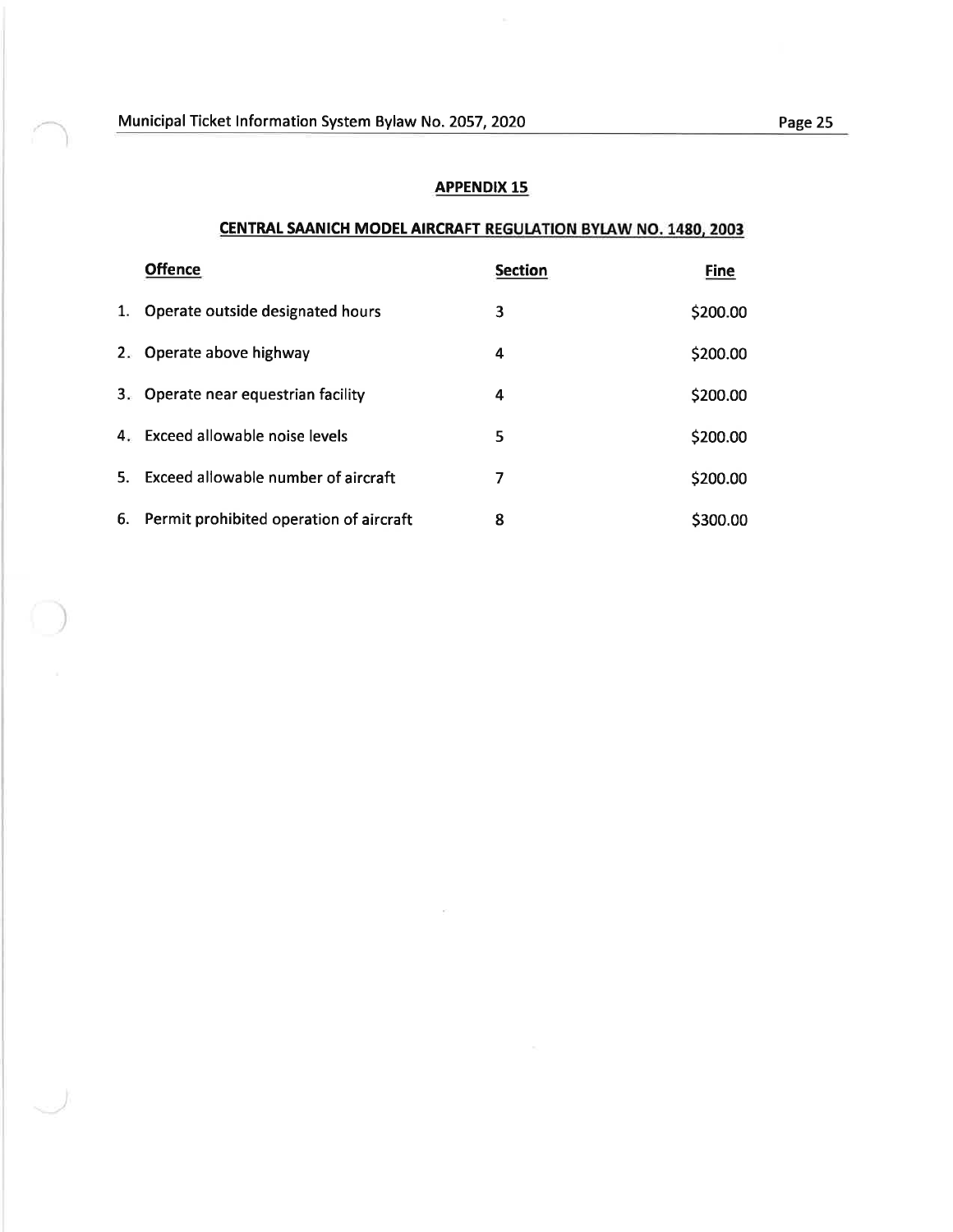# CENTRAL SAANICH PESTICIDE USE CONTROL BYLAW NO. 1688, 2010

| <b>Offence</b>              | <b>Section</b> | <u>Fine</u> |
|-----------------------------|----------------|-------------|
| 1. Use or Apply a Pesticide |                | \$500.00    |